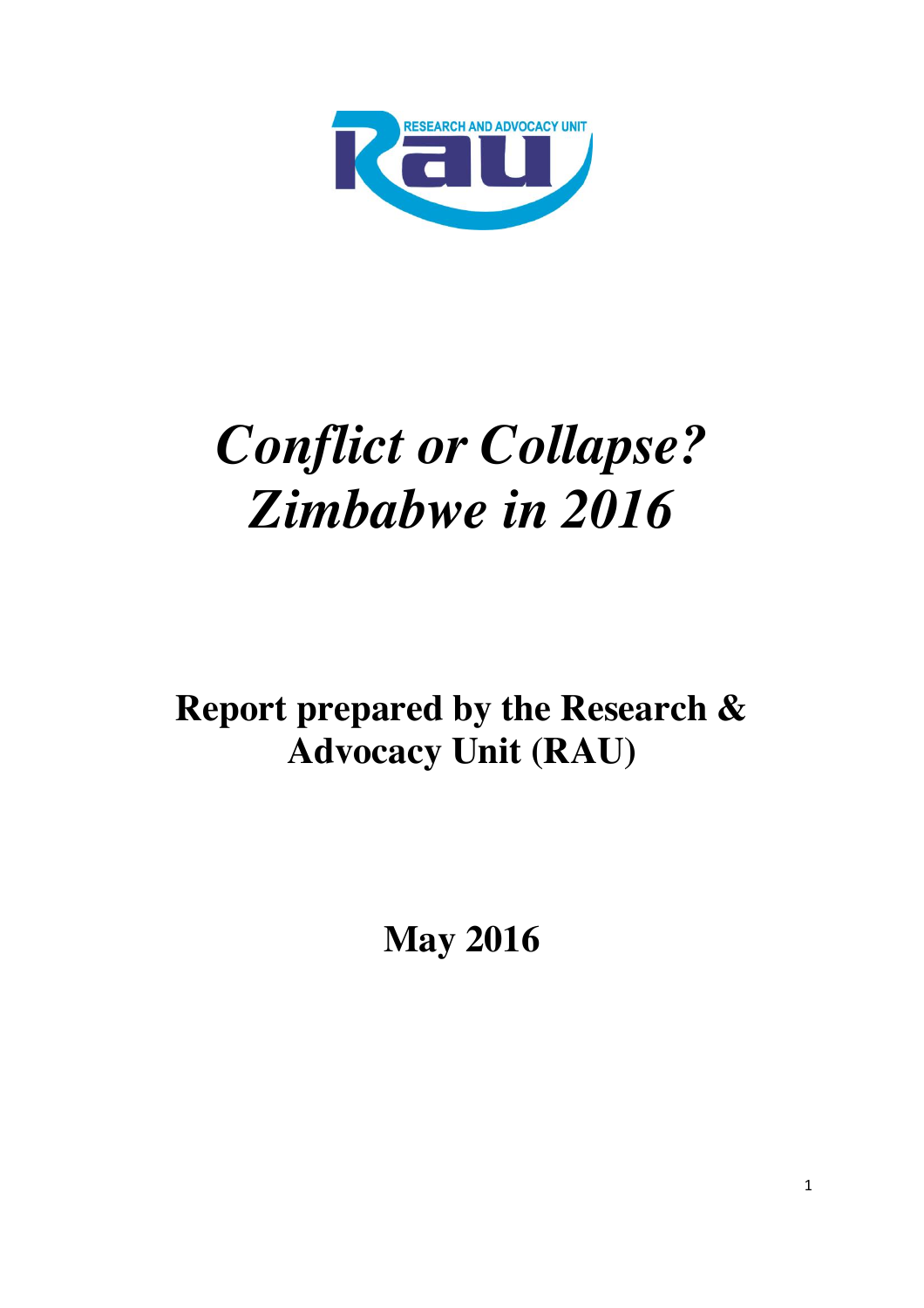| 1. | <b>Contents</b><br><b>Executive Summary</b>      | 3  |
|----|--------------------------------------------------|----|
| 2. | <b>Background</b>                                | 5  |
|    | 3. The Origins of Conflict                       | 6  |
|    | 3.1 The Legacy of Political Violence in Zimbabwe | 6  |
|    | <b>3.2 Elections</b>                             | 7  |
|    | 3.3 Who dunnit?                                  | 8  |
|    | 3.3.11 Political parties                         | 8  |
|    | 3.3.2 The role of the security sector            | 9  |
|    | 3.3.3 Proxy forces                               | 10 |
|    | 3.3.4 Civil society                              | 11 |
|    | 3.3.5 The economy                                | 12 |
|    | 3.3.6 Land and Food                              | 12 |
|    | 3.3.7 Rule of law and investment                 | 14 |
|    | <b>3.4 Causes of instability</b>                 | 15 |
|    | 3.4.1 The problems of succession                 | 15 |
|    | 3.4.2 Citizens: engaged or disengaged?           | 17 |
|    | 3.4.3 What price constitutionalism?              | 18 |
|    | 3.4.3 Faith in the courts?                       | 19 |
|    | 3.4.4 Other judicial institutions                | 20 |
|    | 3.4.5 Conclusions. Prognosis and Recommendations | 21 |
|    | <b>4. International interventions</b>            | 22 |
|    | 5. Concluding remarks                            | 23 |
|    | <b>6. References</b>                             | 25 |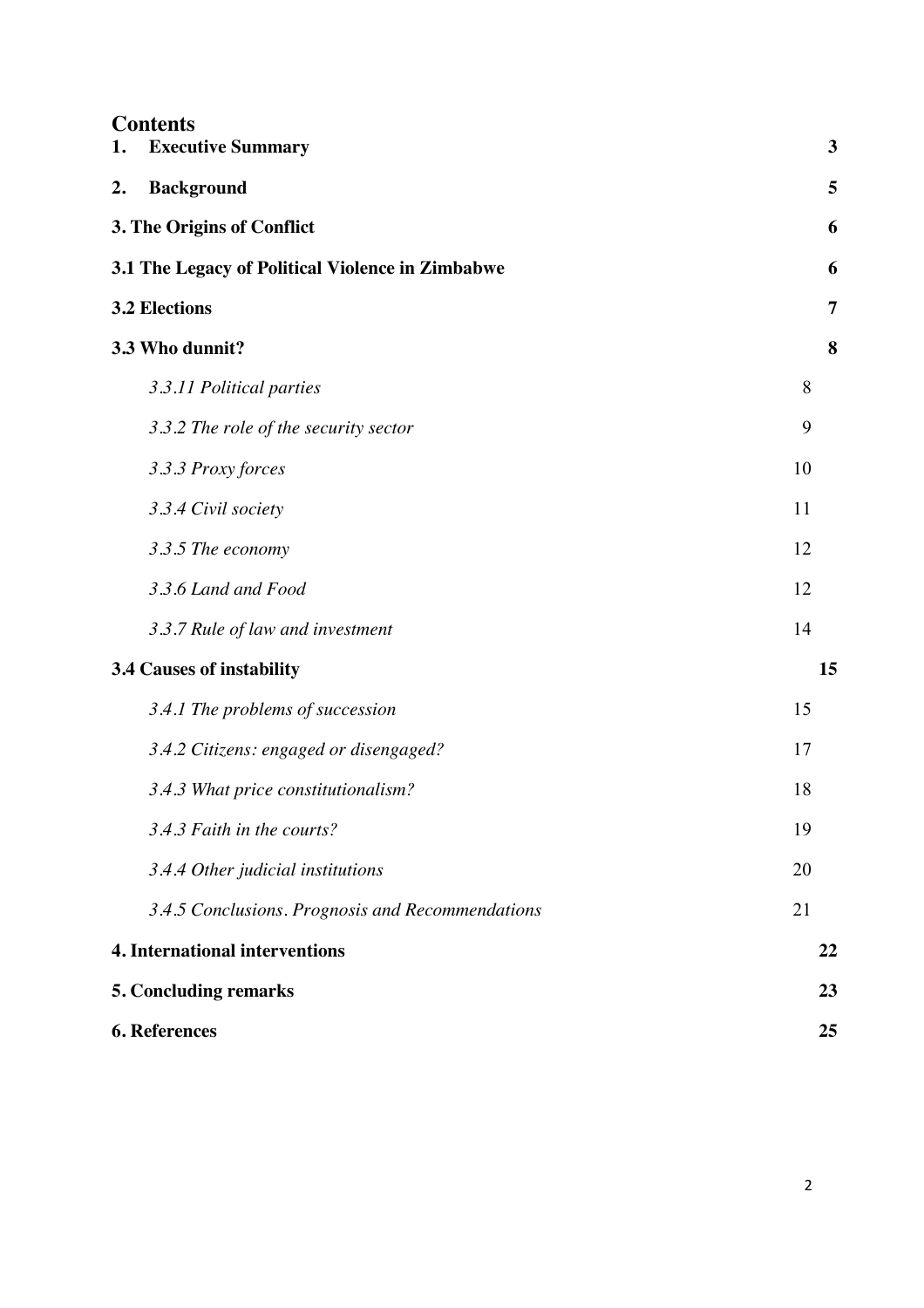#### **1. Executive Summary**

Violence has been woven through the intricate fabric of Zimbabwe's political history in various forms which include murder, beatings, rape, death threats, abductions, arbitrary arrests, torture, forced displacement, property damage, harassment, intimidation and terrorisation. It has been used as the weapon of choice by the governments in power since the declaration of UDI in 1966 through to post Independent Zimbabwe as a measure to ensure retention of power at all costs.

This systemic assault has had the desired effect of ensuring the nation is risk averse and as shown in the Afrobarometer surveys citizens are careful about what they say in public and "that civil society, with few exceptions, can be described as "risk averse" (Masunungure,2006), and other commentators point out the apparent passivity of Zimbabweans in challenging the state (Mills, 2014)."

Much of the analysis of "risk aversion" centres on the fear generated by a highly coercive state. For example, Afrobarometer surveys from 1999 show a marked increase in the number of citizens who say that are careful about what they say in public, "often" or "always" – increasing from 59% in 1999 to 89% in 2014. This is further supported by a recent analysis of political risk in Africa, which included Zimbabwe (Bratton and Gyimah-Boadi, 2015).

In this Political and Economic Assessment, the Research and Advocacy Unit in its review of landmark events in the country's political history explores the possibility that deteriorating standards and conditions in the country may be pushing people to take action.

Also highlighted in this PEA is the notion that citizens are less focused on elections, political violence and Constitutionalism and more concentrated on the issues that affect their everyday lives such as the economy, employment, food security, health and even crime and security.

It is probable that the deterioration in Zimbabweans livelihoods is adding to a new assertiveness, as was seen in the response of the vendors to attempts to displace them from the cities (RAU,2015).

A weak adherence to the rule of law and compromised judiciary has had an adverse effect on Zimbabwe's economy, resulting in socio-economic deprivation for the majority of Zimbabweans.

The country has undergone an extensive period of ineffective economic management resulting in an informalised economy to the extent, that some estimate 90% of employment is petty trade, vending, and artisanal mining. Added to the equation are the collapsing infrastructure and the costs of rotten roads, erratic power, poor sewage and sanitation as cities become hubs for those fleeing rural collapse, especially with current and future impact of climate change and the severe drought.

The Zimbabwe Vulnerability Assessment Committee (ZimVac) estimates that three million Zimbabweans will be food insecure in 2016-2017.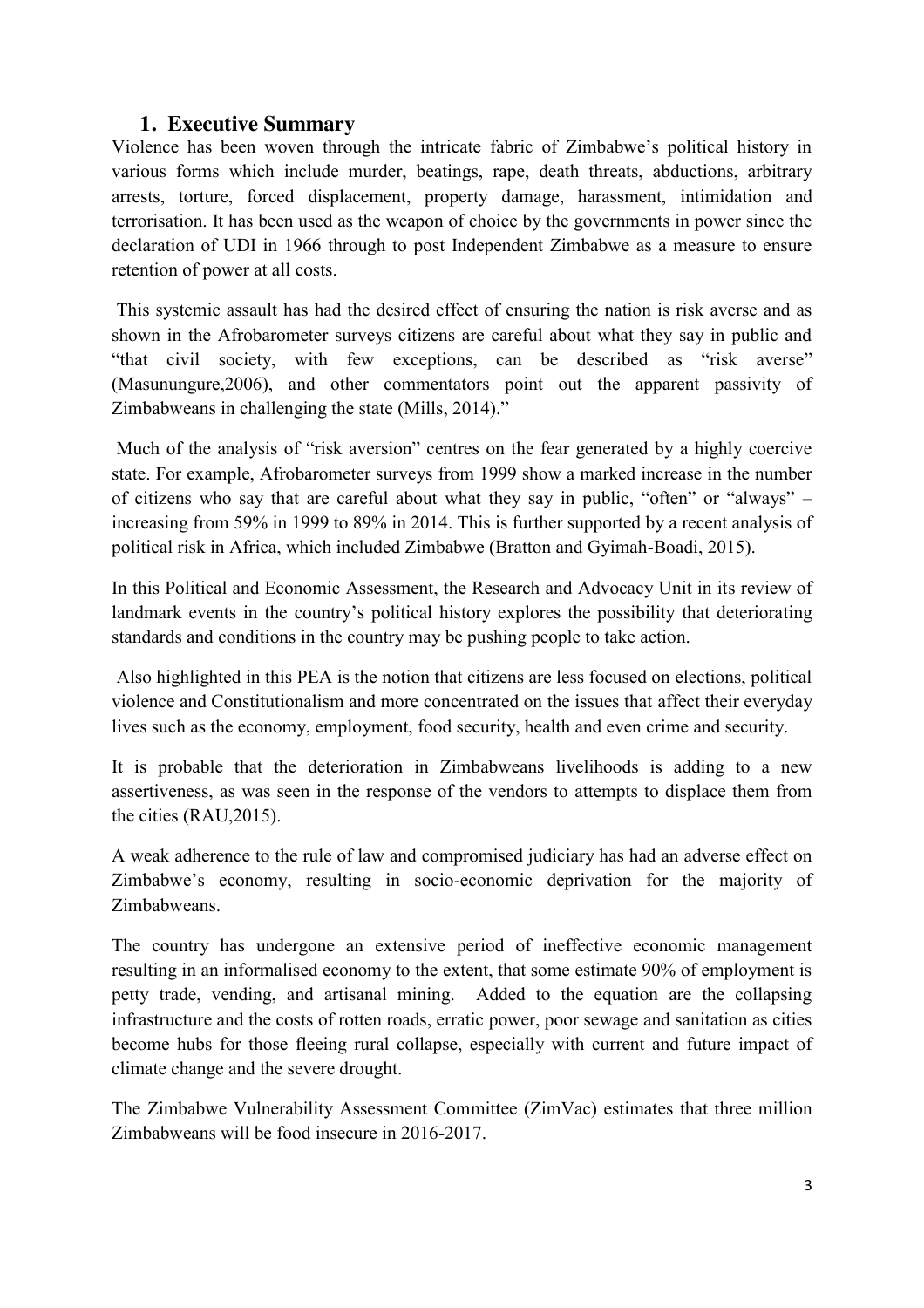The state which has been dominated by the immense power centralised in the presidency and Robert Mugabe, is facing internal challenges by way of factionalism within the party. The contentious confrontation between the two factions is spilling into all sectors of society. This is evidenced by which there are conflicting positions on policy by government officials. President Mugabe

A critical issue for both political parties and civil society, but rarely acted upon, is the fact that the passing of the amended constitution into law in 2013 rendered all legislation inoperative and unenforceable that was at base ultra vires the constitution. However, the government and government agencies persist in implementing unconstitutional laws and regulations, apparently under illusion that these laws remain operative until new or amended legislation is put in place.

The recent mass demonstration by the MDC-T in Harare may be an indicator that Zimbabweans are more willing to take risks. Here it is also important to note that this demonstration was also an indicator of the ways in which the new constitution, underpinned by the courts, may be creating new spaces for civic action.

The PEA - Conflict or Collapse - Zimbabwe in 2016 also suggests that there may be a need to shift from "big" to "small" politics as this may provide considerable traction in developing peace and reducing conflict, particularly because the issues in "small" politics rise above narrow political party matters.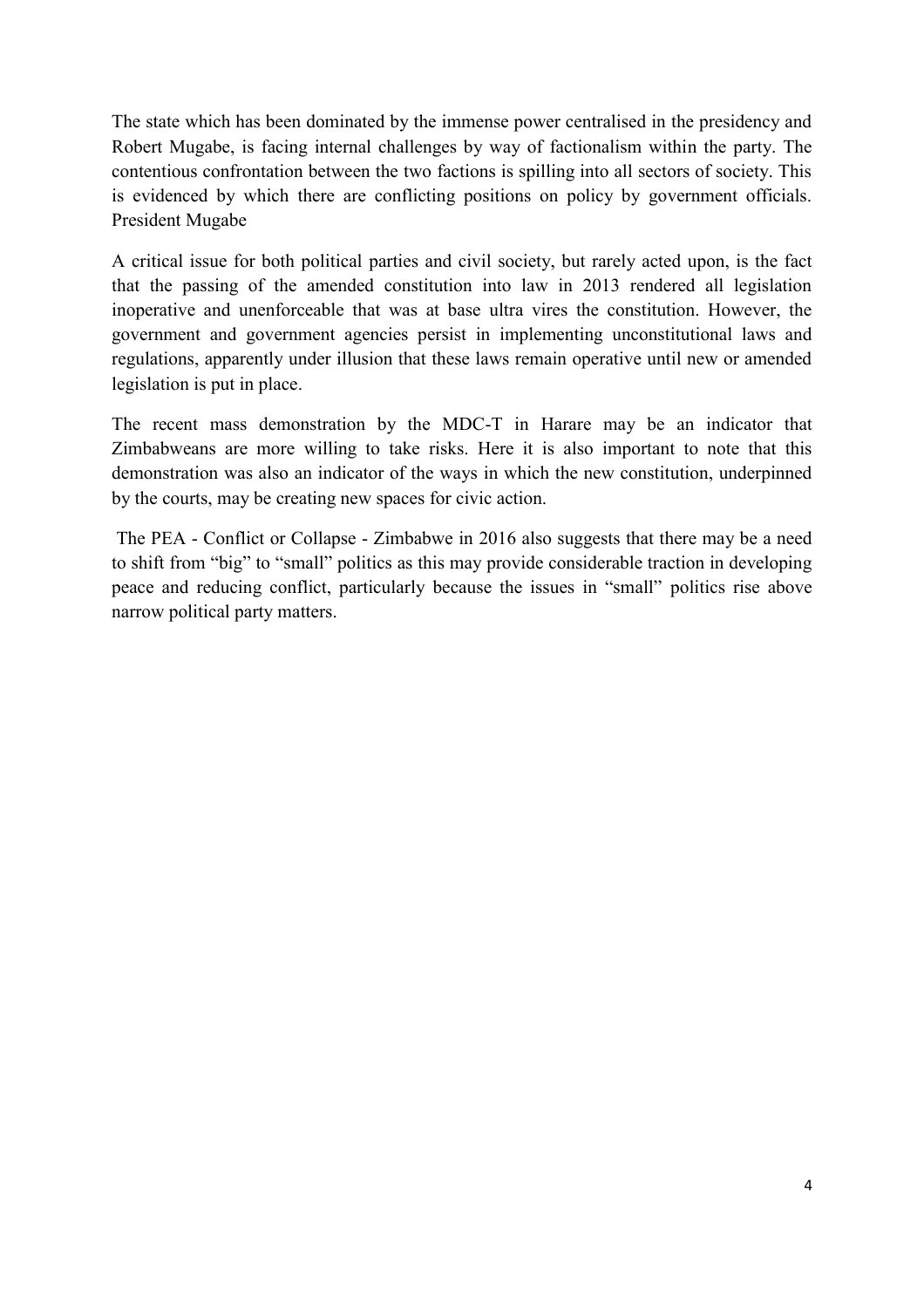## **2. Background**

Zimbabwe has a continuous history of violent conflict, dating back to the original occupation in the 1890s. Violent problem solving has been a feature of all governments, and persists today (Sachikonye.2011). States that emerged out of violent struggle through liberation movements seem to have developed differently to those that emerged through peaceful handovers (Clapham, 2012), and this is very evident in contemporary political dynamics in Zimbabwe (Bratton, 2014; Reeler, 2014).

The Liberation War, whilst beginning in the aftermath of UDI, reached a peak in the 1970s, with over 30,000 killed, thousands maimed or injured, tens of thousands tortured or abused, and tens of thousands displaced – either to neighbouring countries, or forced into "*protected villages*" (Reeler, 2004). Following a very brief period of peace, the country was once again wracked by extreme violence between 1982 and 1987, the so-called Gukurahundi, ending with the Unity Accord in 1987. It is estimated that about 20,000 civilians were killed during this time, and once again torture became an epidemic (CCJP & LRF, 1997; Amani Trust, 1998).

Two other significant episodes of violence need comment. The 1998 Food Riots, predicated by deepening poverty and increases in food prices, led to a very violent response from the government, with thousands arbitrarily imprisoned, and many thousands tortured, beaten or abused (HRF, 1999). In 2005, and strangely following ZANU PF's resounding victory in the elections that year, the government, under the guise of urban renewal, displaced over 700,000 people in *Operation Murambatsvina*. This brought widespread international condemnation and accusations of genocide, and had devastating consequences for a populace already reeling under growing poverty (ActionAid, 2005). There was much speculation that this latter "*operation*" had little to do with urban renewal, and everything to do with pre-empting urban opposition and organisation against the government.

Outside of these two very serious periods of violence, the Liberation War and the Gukurahundi, virtually all elections since 1980 have been marred by political violence (Makumbe & Compagnon, 2000; CSVR, 2009), and some were much more violent than others, especially since 2000. Presidential elections, 2013 apart, seem particularly violent, as the stakes for retaining the immense power of the presidency are so very high. Whilst the elections in 2008 were not more violent than those in 2002, this latter election did not receive the usual support from SADC and the AU, and forced ZANU PF into a power-sharing arrangement with the MDC (the Global Political Agreement (GPA)) resulting in the Inclusive Government.

The consequence of these violent elections, the violent displacement of commercial farmers and farm workers, attacks on the judiciary, and the frank abandonment of the rule of law, led to Zimbabwe being suspended from the Commonwealth, dispute proceedings being instituted by the European Union under the Cotonou Agreement, leading to "restrictive conditions" being imposed on Zimbabwean political leaders, and the imposition of sanctions by the United States.

All of this violence has had a marked effect on the nation, with estimates of the trauma caused by three, nearly four, decades of political violence suggesting hundreds of thousands of trauma victims in need of rehabilitation and assistance (Parsons et al.2011). It has left a nation that is one of the most desirous of democracy in Africa also one of the most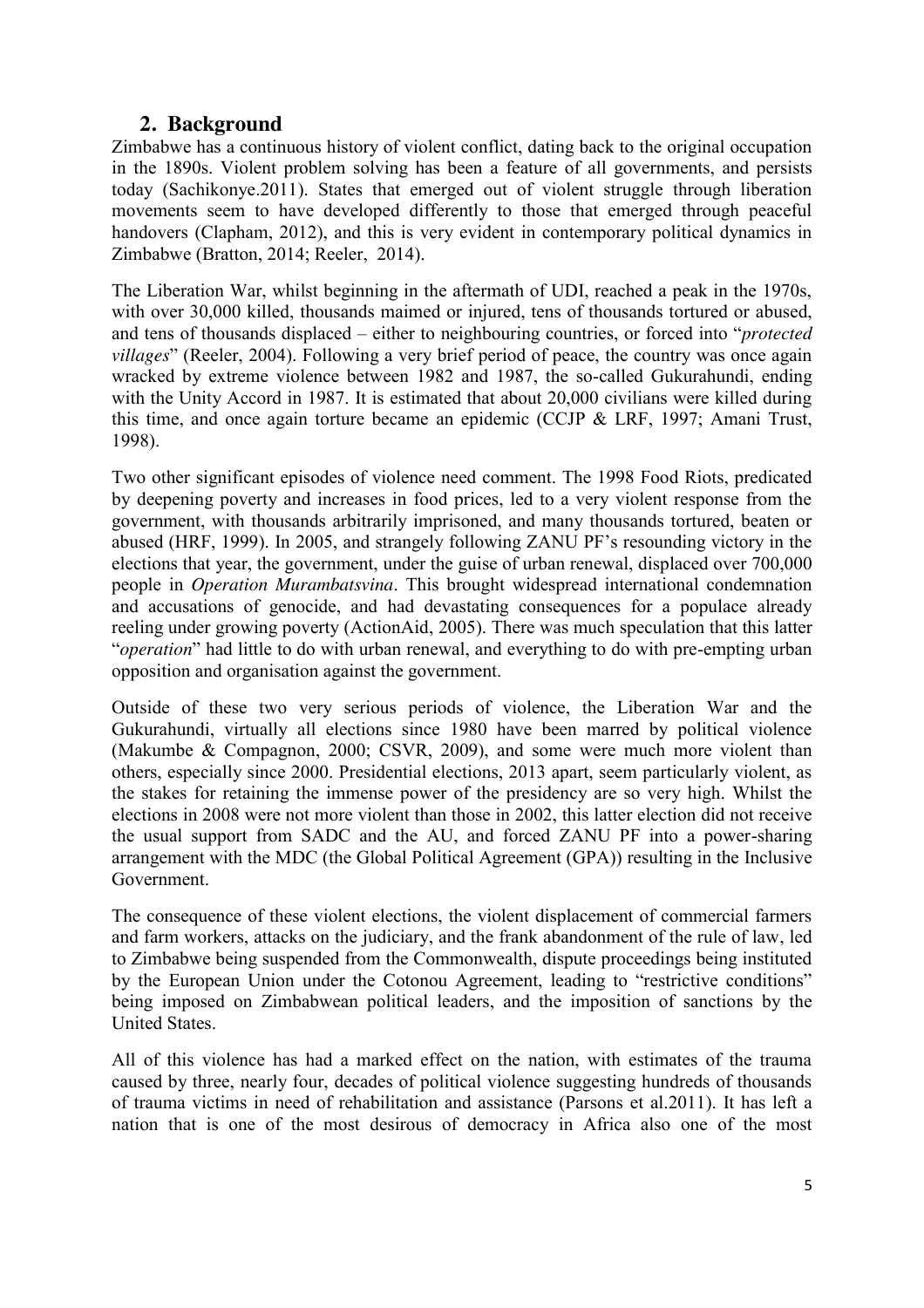pessimistic about ever achieving this, and a citizenry that is regularly termed "*captured*" or mere "subjects".

# **3. The Origins of Conflict**

#### **3.1 The Legacy of Political Violence in Zimbabwe**

As indicated above, Zimbabwe experiences high and fluctuating levels of political violence. 75% of political violence from 1997 to 2016 was directed at civilians, this is well above the average in Africa of  $30\%$ <sup>1</sup>. As can be seen from Table 1, Zimbabwe, when compared to SADC countries in which former Liberation movements are currently in government, is the most conflict-ridden country in the region, and the violence is strongly associated with elections (RAU, 2016)

#### **Table 1 Percentage of conflict incidents by total & by elections**

*[Source: ACLED database.2014]*

|              | Percentage<br>of Total | N <sub>0</sub><br>election | <b>Election</b> |
|--------------|------------------------|----------------------------|-----------------|
| Angola       | 21.80%                 | 99%                        | $1\%$           |
| Mozambique   | 4.10%                  | 58%                        | 42%             |
| Namibia      | 4.20%                  | 73%                        | 27%             |
| South Africa | 33%                    | 71%                        | 29%             |
| Zimbabwe     | 36.90%                 | 54%                        | 46%             |

The actors most likely to be identified as perpetrators of violence in Zimbabwe were massively political militia and government forces (Table 3 over). Many studies document the types of perpetrators, and the army, the police, the CIO, ZANU PF leaders and supporters, "war veterans", and the graduates of the National Youth Training scheme are all identified with great frequency (CSVR, 2009).

Table 2 (below) reveals that, in Zimbabwe, far fewer violent acts are caused by riots or protests in Zimbabwe, and most violence is against civilians, twice as much as the next worse SADC country, Mozambique.

| Percentage of types of violence |                 |          |              |         |  |  |  |
|---------------------------------|-----------------|----------|--------------|---------|--|--|--|
| [Source: ACLED database. 2014]  |                 |          |              |         |  |  |  |
|                                 |                 | Non-     |              |         |  |  |  |
|                                 |                 | violent  |              | Violer  |  |  |  |
|                                 | <b>Military</b> | civil    |              | agair   |  |  |  |
|                                 | conflict        | conflict | <b>Riots</b> | civilia |  |  |  |

**Table 2**

|              | <b>Military</b><br>conflict | violent<br>civil<br>conflict | <b>Riots</b> | <b>Violence</b><br>against<br>civilians |
|--------------|-----------------------------|------------------------------|--------------|-----------------------------------------|
| Angola       | 73.2                        | 5.5                          | 4.2          | 16.7                                    |
| Mozambique   | 19.3                        | 8.2                          | 37.4         | 34.8                                    |
| Namibia      | 15.5                        | 2.6                          | 63.4         | 18.3                                    |
| South Africa | 2.8                         | 1.3                          | 79.2         | 16.8                                    |
| Zimbabwe     | 1.5                         | 6.0                          | 13.8         | 76.2                                    |

According to numerous Zimbabwean civil society reports, the forms of violence include murder, beatings, rape, death threats, abductions, arbitrary arrests, torture, forced displacement, property damage, harassment, intimidation and terrorisation. Although the total number of violent events has gone down, they have become more dispersed (ACLED, 2015).More recently, there are increasing numbers of reports of intra-party violence,

<sup>1</sup> See - http://www.crisis.acleddata.com/violence-in-zimbabwe/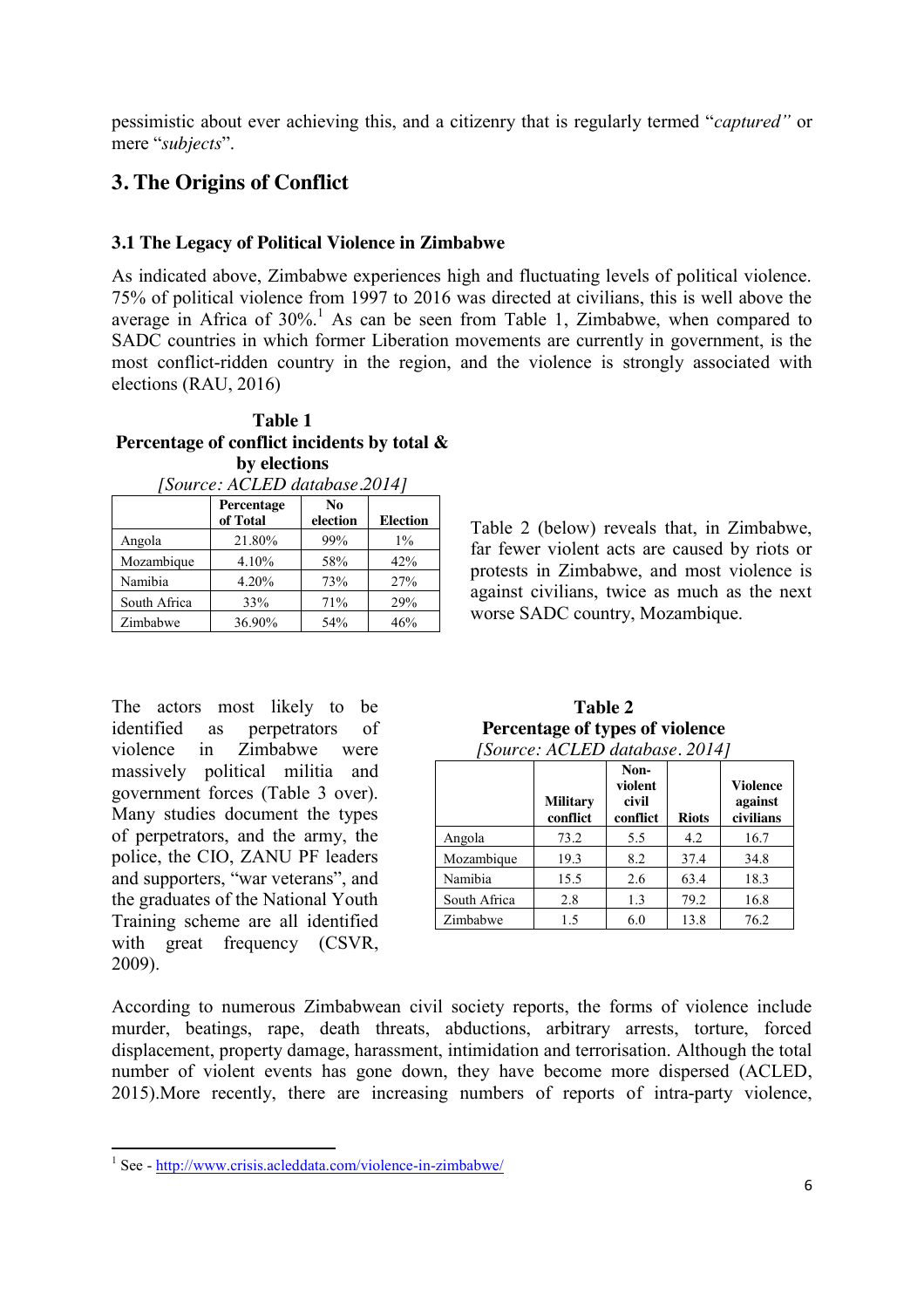especially related to the "succession" struggle taking place within ZANU PF.<sup>2</sup> Furthermore, there must always be cognisance of the manner in which political problem solving in the country has always involved violence (Sachikonye, 2011).

|                   | Angola  | Mozambique | <b>Namibia</b> | <b>South</b><br>Africa | <b>Zimbabwe</b> |
|-------------------|---------|------------|----------------|------------------------|-----------------|
| Government        |         |            |                |                        |                 |
| force             | 77%     | 12%        | 12%            | $7\%$                  | 23%             |
| Rebel force       | $5\%$   | $_{0}$     | 9%             | $\Omega$               | $\theta$        |
| Political militia | $1\%$   | 44%        | 6%             | $11\%$                 | 63%             |
| Ethnic Militia    | 0       | 0.4%       | $1\%$          | $5\%$                  | $0.3\%$         |
| Rioter            | $0.3\%$ | 21%        | 4%             | 30%                    | 4%              |
| Protestor         | $4\%$   | 18%        | 59%            | 47%                    | 10%             |
| Civilians         | 12%     | 3%         | 2%             | $0.6\%$                | $0.6\%$         |
| Outside force     | $0.6\%$ | $1\%$      | $5\%$          | $0.4\%$                | 0.4%            |

**Table 3 Perpetrators of violence** *[Source: ACLED database.2014]*

#### **3.2 Elections**

The greatest concern about elections in Zimbabwe is always political violence. Elections in 2000, 2002 and 2008, were all violent as Table 1 (Section 2) and Table 4 demonstrate.<sup>3</sup>

**Table 4: Frequencies of identified perpetrators,**  However, it is not the case that it is **election years compared with non-election years**  violence alone that has won ZANU **(%)**

|                                                                   | <b>Election</b><br>vear | N <sub>0</sub><br>election |
|-------------------------------------------------------------------|-------------------------|----------------------------|
| Police (ZRP)                                                      | $16.2*$                 | 13.6                       |
| Army (ZNA)                                                        | 3.7                     | $8.8*$                     |
| <b>MDC</b>                                                        | $3.7*$                  | 2.2                        |
| Zimbabwe National Liberation War<br>Veterans Association (ZNLWVA) | 5.1                     | 4                          |
| <b>ZANUPF</b>                                                     | 44                      | $50.5*$                    |
| Unidentified armed group                                          | $7.3*$                  | 4.1                        |
| Protestors                                                        | $10.8*$                 | 8.3                        |

*\** Statistically significant; Chi², p=0.0001 *Source: ACLED data base, Zimbabwe 1997 to 2014* PF elections. For example, in 2005 and 2013, ZANU PF won a twothirds majority in both elections in the absence of political violence, and here it is apposite to point out that elections have been won both through violence and extremely efficient electoral rigging (Matyszak, 2013; Bratton, Dulani & Masunungure, 2016).

The 2013 elections have also led to contested explanations for the massive swing in popular support for Robert Mugabe, with a number of commentators suggesting that this was due to an increase in ZANU PF's social base and a loss of faith in the MDC-T. Neither of these

<sup>2</sup> ZPP (2016), Zim body politic in Uncharted Territory*.* February 2016. *Harare: Zimbabwe Peace Project.* See also <sup>"</sup>Lacoste Thugs run amok in Midlands". *Daily News*. 5<sup>th</sup> April 2016.; "Zanu PF supporters disrupt Parly meetings".*Newsday*. 18<sup>th</sup> April 2016.

<sup>&</sup>lt;sup>3</sup> 46% of all recorded events concerned elections, with an average of 545 reports for election years (5 out of 18 years since 1997) as opposed to 210 for non-election years (13 out of 18 years). Total number of recorded events on the ACLED database for Zimbabwe was 5,075 reports, as opposed to 561 for Mozambique, 3001 for Angola, 573 for Namibia, and 4540 for South Africa. The rationale for contrasting these SADC countries in particular was that they are all countries in which liberation movements still compose the governments of those countries. Data extracted from ACLED Version 5 (1997 – 2014). Accessed online on 5 November 2015 http://www.acleddata.com/data/version-5-data-1997-2014/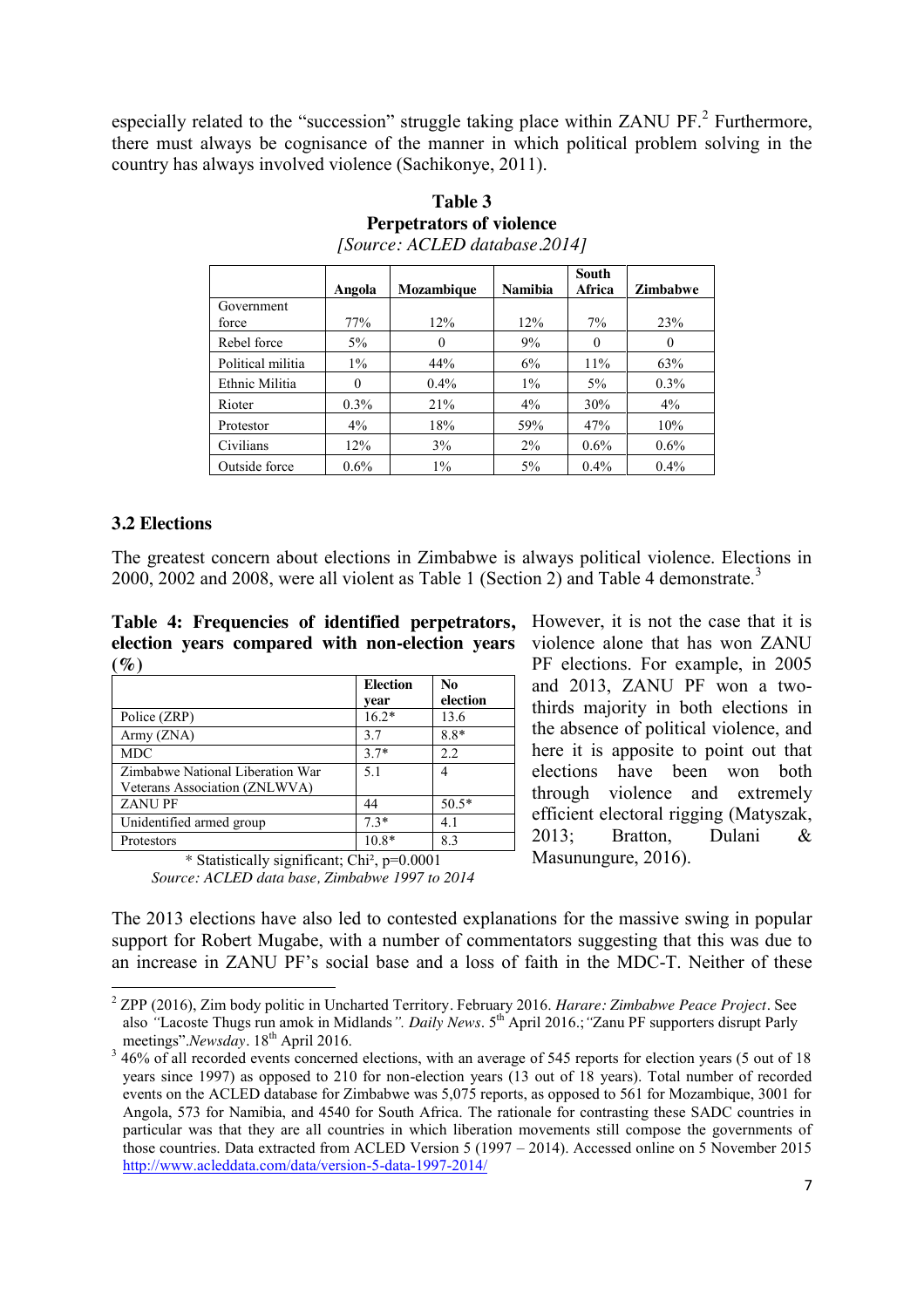views stands the test of empirical scrutiny. Morgan Tsvangirai and MDC-T received almost exactly the number of votes in 2013 that they did in 2008: ZANU PF's increase was not due to taking votes from the MDC-T (Matyszak, 2013; RAU, 2014). Furthermore, all empirical analyses reported multiple sources of possible rigging; manipulations of the voters' roll, assisted voting, huge numbers of voters being turned away, unknown number of voters using "voters slips", and enormous numbers of security personnel voting in unmonitored ways. It is not the decrease in the vote share for MDC-T that requires explanation; rather it is to explain the enormous and improbable increase in affection for Robert Mugabe and ZANU PF.

This short diversion into election issues is to raise the profile of the implications of the government's control of state institutions, with the role of the security sector paramount, and to point out that all of this is only possible with a united ZANU PF. Elections in 2018 will undoubtedly take place in a wholly new environment with the emergence of Zimbabwe People First, (ZPF) and require, if rigging alone is the method of maintaining political power, completely new strategies from ZANU PF. Here violence becomes again a serious probability.

#### **3.3 Who dunnit?**

A major issue is on how to precisely characterise the Zimbabwean polity: is it a failed, fragile, frail, or predatory state (Bratton, 2014; Bratton & Gyimah-Boadi, 2015; Bavister-Gould, 2011; Bratton & Masunungure, 2011). Probably the last is the most appropriate, and, even though the economy continues to deteriorate, state institutions remain strong and completely under the control of the regime. As pointed out above, the role that state agencies and proxy militia play in the control of coercive power is crucial (see Table 3). However, there is also the question about whether the coercive power of the state will persist in the face of the current faction fighting in ZANU PF, and, here, it is instructive to note that a comprehensive analysis of the causes of instability, both globally and for Sub-Saharan Africa, concludes that instability may be reliably predicted from a crucial state configuration: partial democracy, or "*anocracy*", and factionalism (Goldstone et al, 2010). Zimbabwe, as the predatory state label suggests, would be fairly described as a *partial democracy*, but, until 2013, the only factionalism of any consequence that could be identified was the (weak) parliamentary opposition from the MDC. The current splitting that is accompanying the vicious succession struggle within ZANU PF suggests that there should considerable concern for marked instability, with a high probability of state collapse and possible violence (see also section 2.3.1 following).

#### *3.3.11 Political parties*

As indicated above, the Zimbabwe polity is variously characterised, but the best fit is with the notion of Zimbabwe as a predatory state, fitting almost exactly the description given by Bavister-Gould ( 2011), and contextualised for Zimbabwe by Bratton and Musunungure ( 2011). The state is dominated by the immense power centralised in the presidency and Robert Mugabe, but this seems to be eroding currently in the face of an increasingly vicious battle within ZANU PF over succession (Matyszak, 2015a; 2015b).

The expulsion of the so-called "Gamatox" faction in 2013 has led to a new political configuration in the form of ZPF, headed by former Vice-President, Joice Mujuru. Whilst it is too early to estimate the popular base of ZPF, indications are that it has an unknown degree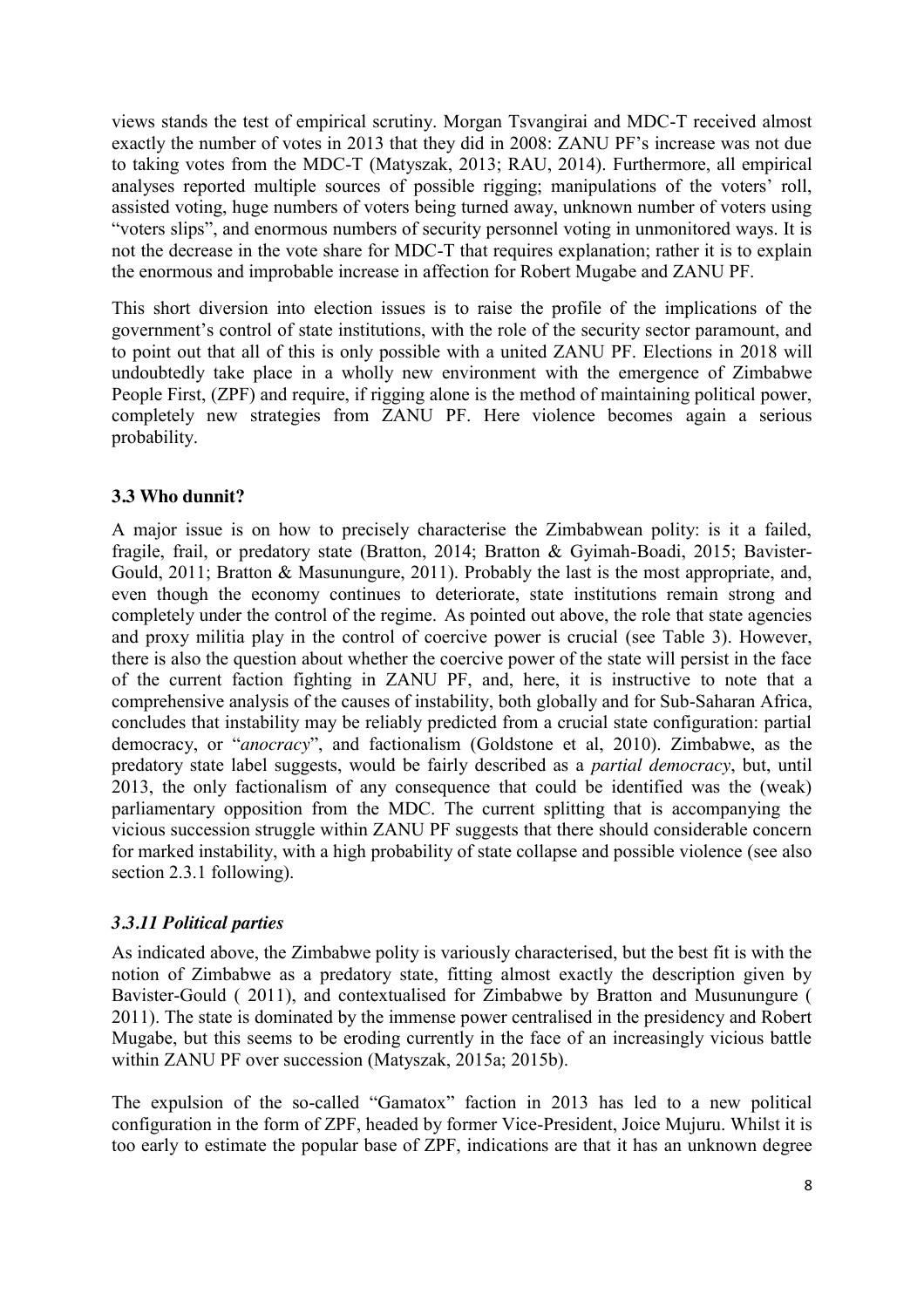of support both inside and outside ZANU PF, which is leading to further defections and expulsions within the latter. There are also numerous calls for a coalition between opposition parties, but, despite the many reports of talks taking place, no real evidence that this will come to fruition. In electoral terms, and thinking ahead to the 2018 elections, a key question will be whether a coalition can unseat ZANU PF's power; whether the Mugabe social base can be eroded by changes in allegiance to ZPF; whether ZPF and MDC-T will split the vote between them to the detriment of both; and whether there will be serious pressure to ensure a genuinely level playing field for all (see Section 2.2.3).

There has been additionally the widespread speculation, despite endless denials, that Robert Mugabe intends to maintain his personal power through succession by his wife, Grace Mugabe.<sup>4</sup> However, recent months have suggested rather that Grace's emergence into the political arena has been more a factor in the faction fighting, and growth influence of the socalled Generation 40 (G40*)* group, with the corollary diminution in the power of Vice-President, Emmerson Mnangagwa, and the so-called *Team Lacoste*. Mugabe seems now unable to control this faction fighting as he was able to do in the past and at least one political commentator suggests that the continuing disunity within ZANU PF makes it unlikely that the party could legitimately win the 2018 elections (Mandaza, 2016).

A key issue in the problem of succession within ZANU PF will be the link between the national and the ZANU PF constitution (Matyszak,  $2016$ ).<sup>5</sup> The manner in which both are inextricably linked can lead to considerable problems in the event of the death, capacity or resignation of the president.

It is evident that the faction fighting within ZANU PF, the emergence of ZPF, and the very recent demonstration of popular power by MDC-T, seems to be leading to new possibilities for opposition political parties. After the demoralising result of the 2013 election result, opposition parties seem moribund and mirroring ZANU PF in their own faction fighting. However, the faction fighting with ZANU PF, the absence of any obvious government, and the severe economic decline may have created both increasing popular discontent with the government and new space for political action by opposition political parties.

In this chaos, a key factor will be the attitude of the security sector.

#### *3.3.2 The role of the security sector*

It has been continually alleged that the security sector, and primarily the Joint Operations Command (JOC) has had control of both all violence and intimidation (HRW. 2008), as well as a strong hand in election rigging. These allegations have been given strong affirmation by the President himself. In his address to the April 2016 meeting with the war veterans, Mugabe thanked the military and the war veterans explicitly for his election victories in 2008 and  $2013<sup>6</sup>$ . This directly confirms the importance of the security sector in the maintenance of

<sup>&</sup>lt;sup>4</sup> See, e.g. Grace rocks Mnangagwa. *Daily News*, 15 November 2015.<br><sup>5</sup> This forthcoming book summarises a number of previous reports on this issue. See, for example, Matyszak, D. A (2015).Coup de Grâce? Plots and Purges: Mugabe and ZANU PF's 6th National People's Congress. July 2015. *Harare: Research & Advocacy Unit*.

<sup>6</sup> ―Mugabe remarks expose military*‖.* Elias Mambo. *Zimbabwe Independent.* April 15, 2016.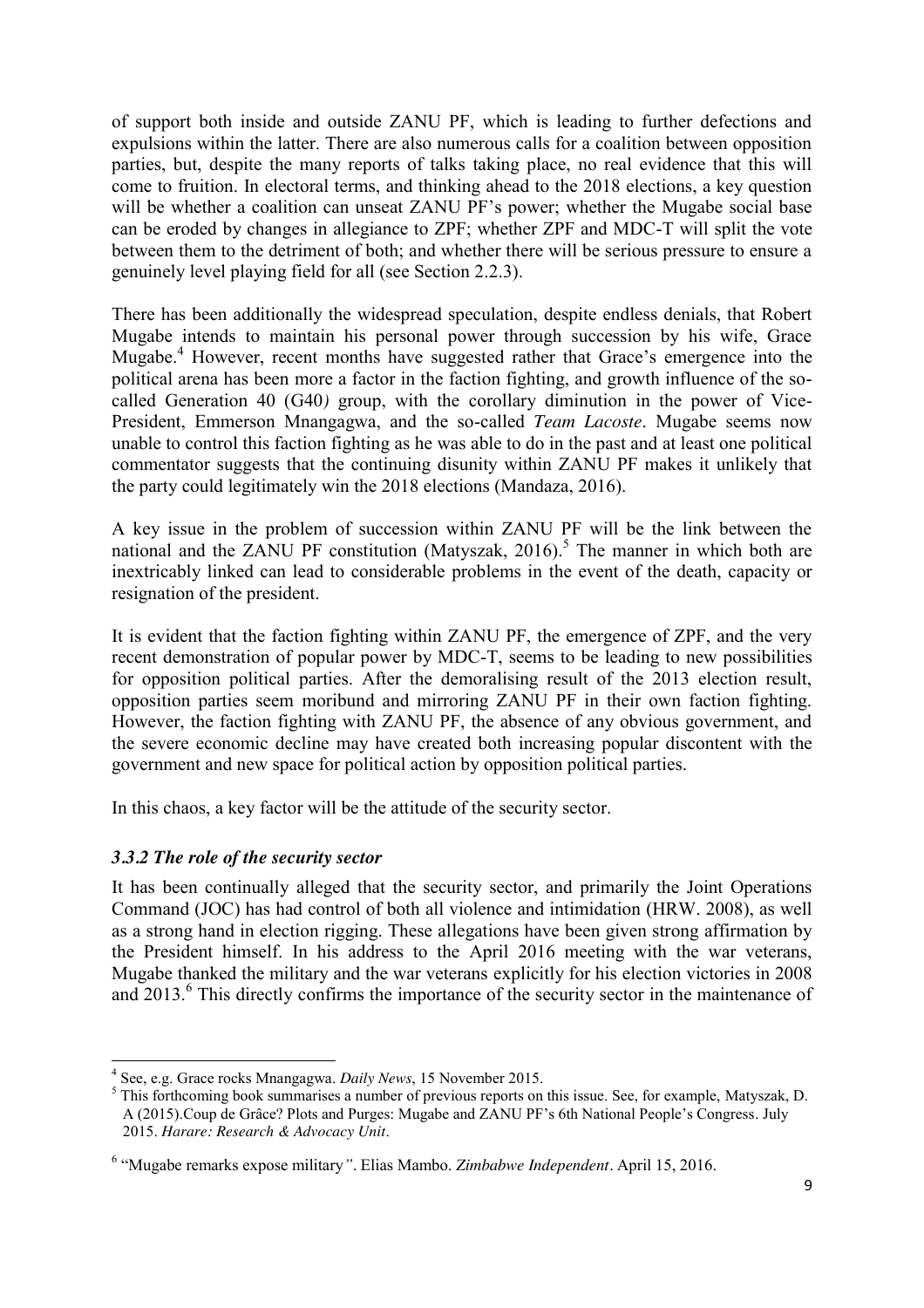ZANU PF's political power, and, has been pointed out, violates both the constitution and the laws governing the security sector (Matyszak, 2011).

Previous research has shown the involvement of the security forces in violence, and multiple reports by the Zimbabwe Human Rights NGO Forum and others have described the organisation of this violence around local "bases" (HRF, 2000; HRF, 2001; HRF, 2002). The reports show that there is consistently a variable core of ZANU PF officials (including Ministers, Members of Parliament and local councillors), policemen, soldiers, intelligence operatives, traditional leaders and "Youth Officers".<sup>7</sup> This system of repression was evident in 2012, but there is no current information about the system, and hence it is difficult to determine whether the internal conflicts in ZANU PF are having an effect here. The gap in understanding is important since the existence of the repressive system or its collapse can have a very direct effect upon citizen and civil society activities.

#### *3.3.3 Proxy forces*

Zimbabwe, in common with other SADC countries, is governed by a former liberation movement, and, as Clapham (2012) has indicated, this has important ramifications for the style of government in those countries (2012). It also points out the centrality of former freedom fighters in the affairs of the country, and, as indicated earlier, there is some evidence that countries governed by former liberation movements may be inherently violent (RAU, 2016). Zimbabwe is the most violent of these five SADC countries – Angola, Mozambique, Namibia, South Africa, and Zimbabwe – especially around elections (see Table 1 above).

A key feature of the political violence in Zimbabwe has been the involvement of "war veterans" and other party-affiliated militia groups, such as *Chipangano* in Harare or *Al Shabab* in the Midlands.<sup>8</sup> The latter may well be affected by the intra-party conflict in ZANU PF,<sup>9</sup> but it is hard to predict whether this will result in intra-party violence or will cause the elimination of such groups. It is also difficult to ascertain whether these proxy groups represent factions within ZANU PF or are merely opportunistic players taking advantage of the confusion currently.

As for the war veterans, this has taken a complicated turn in recent months during 2016, with the war veterans entering the faction fighting, apparently in defence of Vice-President, Emmerson Mnangagwa. However, there are also reports that some war veterans are now hostile to the Vice President, some even calling for the resignation of the President. Whilst there is little concrete evidence about the disposition of the war veterans, they seem to divide their support among the President, the President's wife, Grace Mugabe, Mnangagwa, and Joice Mujuru. At least one very senior former army officer and former freedom fighter, Brigadier Agrippa Mutambara, has publicly resigned from ZANU PF and joined ZPF. This may presage further splitting amongst the war veterans.

<sup>&</sup>lt;sup>7</sup> See Sokwanele, *The Anatomy of Terror*.<br><sup>8</sup> The term "war veteran" can be confusing, and will include former soldiers that have served in the army post-Independence, and should not be confused with those that fought in the Liberation War, for whom the term ―former freedom fighters‖ is more appropriate. Here, in regards the latter, a distinction can be made between the members of the Zimbabwe National Liberation War Veterans (ZNLWVA), a much discredited body and the Zimbabwe Liberators Platform, a more genuine body of former freedom fighters.

<sup>&</sup>lt;sup>9</sup> "Lacoste Thugs run amok in Midlands*" Daily News*. 16 April 2016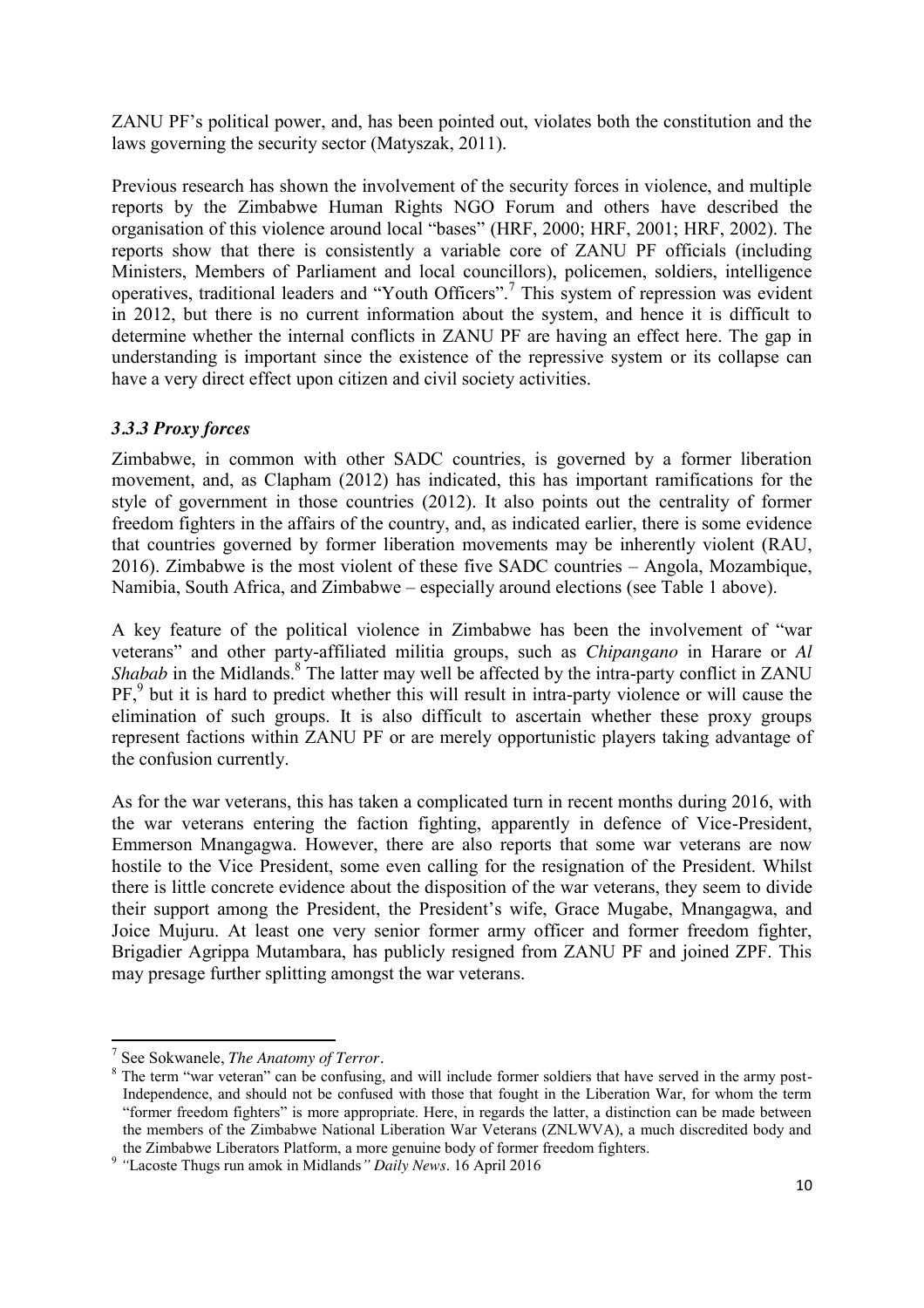Of the various proxy militia groups supporting ZANU PF, the paramount group is the graduates of the National Youth Training scheme, known as the "Green Bombers". Their visible presence waxes and wanes, but they have been consistently identified in human rights reports as serious offenders (CSVR, 2009). They may be an important vector in 2018 with the suggestion by the Minister of Youth, Indigenisation and Economic Empowerment to reintroduce the National Youth Service programme, which he claimed had previously trained 80,000 young persons. <sup>10</sup> Given the history of their deployment, and the massive levels of youth unemployment, could be very worrying. In addition, there are frequent reports that a substantial number of the "Green Bombers" are already employed in various capacities in the civil service such as "youth officers" in rural areas.

#### *3.3.4 Civil society*

Civil society organisations had a good opportunity to develop new strategies during the Inclusive Government, but this opportunity was largely lost. Here too much attention was given to the constitutional process at the expense of pushing for the reform of state institutions as was mandated under the Global Political Agreement (RAU, 2010). Additionally, civil society is undergoing considerable change, both as a consequence of the competition for greatly reduced donor funding and the changed political landscape. Formerly powerful agents, such as the National Constitutional Association (NCA) or the Zimbabwe Congress of Trade Unions (ZCTU), are severely weakened: a recent report suggests that the ZCTU is bankrupt, probably due to the enormous job losses in the past three years especially, whilst the NCA has become a very minor political party.

However, the changed political environment may well be creating new spaces for civic action In a Research and Advocacy Unit (RAU) statistical analysis of active citizenship, social capital, and political efficacy, the study identified four distinct citizen groupings: ZANU PF supporters, MDC-T supporters, active citizens and *disconnected democrats*. The fourth group seems to have neither political affiliation nor community connectedness, and is characterised as being urban, educated and employed. Civil society has been slow in recognising the active citizens group as primary target for its activities; however a handful are using the 2013 Constitution as a vehicle to stimulate community dialogue on its content and what it calls upon duty bearers to deliver in terms of their constitutional rights and freedoms. It remains to be seen whether this education process will engender greater democratic activity or inspire reconnection of citizens.

Civil society is not merely non-governmental organisations, but includes mass movements as well as survivalist groups - numerous small groups and organisations, mostly dealing with local problems around a charitable goal (Habib, 2013). Here the engagement of the churches with the transitional justice processes marks a change in the willingness of the large churches to get involved in matters related to governance, and it is probable that this will increase as the crisis in Zimbabwe deepens. The lack of leadership of the churches and the trade unions has been a serious impediment to effective civic action in the past decade, perhaps creating the space for the enormous growth of the so-called prophets and the "prosperity" churches.

<sup>&</sup>lt;sup>10</sup> "ZANU PF to recruit 80 000 green bombers". *iHarare*.29 December 2015.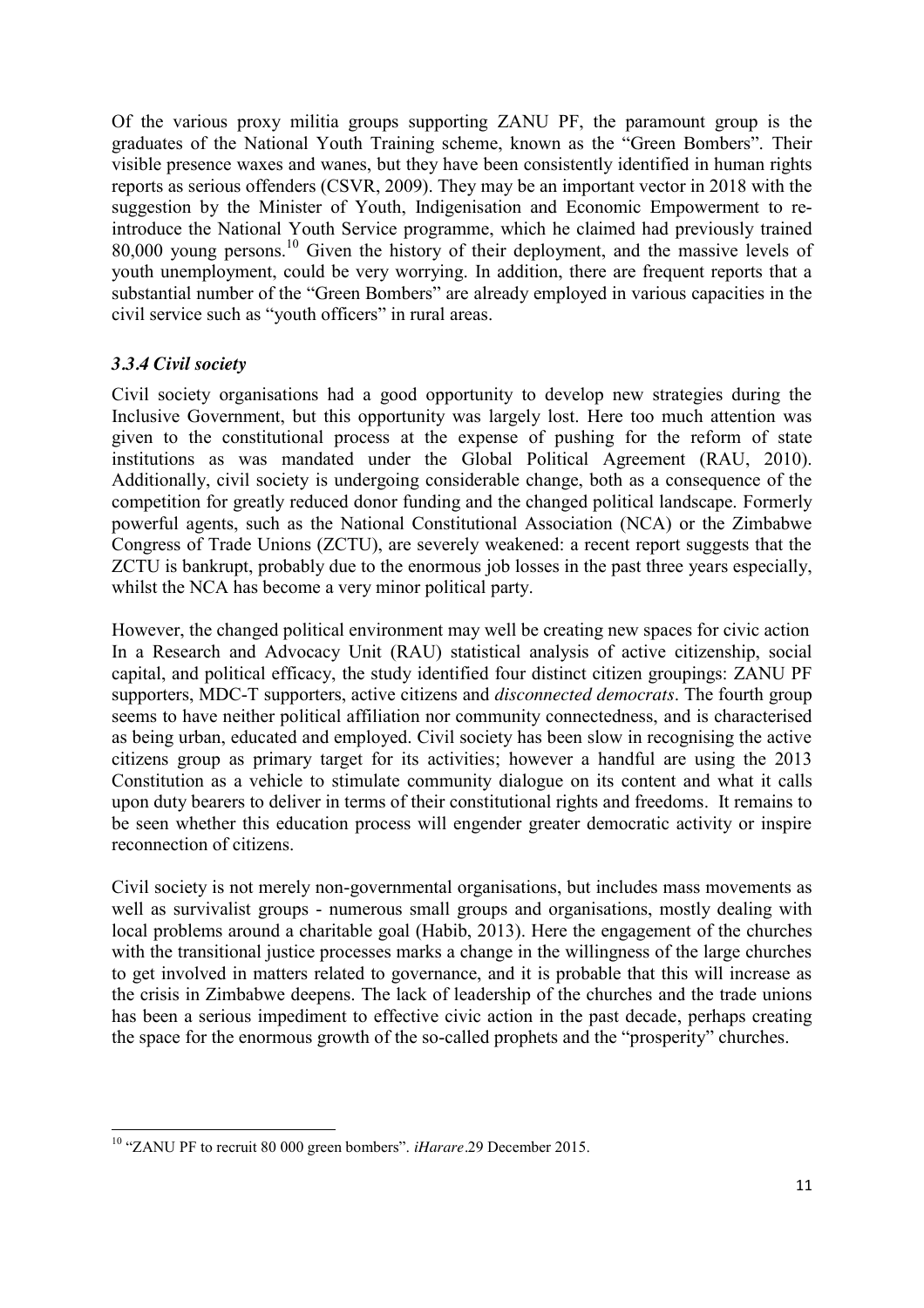#### *3.3.5 The economy*

It is banal to point out that the economy is in deep trouble. The transformations brought about by the "Fast Track Land Reform Programme" (FTLRP), led directly to the collapse of commercial farming and the manufacturing sector and the consequent displacement of millions of workers and a man-made humanitarian crisis. The long period of ineffective economic management – the short period of the GPA excluded – have informalised the economy to such an extent that some estimate 90% of employment is petty trade, vending, and artisanal mining.

Mining is now the major foreign currency earner, but all economic actors are hamstrung by the lack of a clear and consistent policy direction from government. Furthermore, the possibilities of revenue from diamonds have been wholly dissipated by opaque policies, elite capture of the resource, and now massive dissimulation about the loss of revenue.<sup>11</sup> Endemic corruption and policy contradictions have resulted in both capital flight and disinterest by many external players in direct investment. As regards the latter, remittances are probably a far greater contributor to the economy than Foreign Direct Investment (FDI), but the former has little direct effect upon the economy since very little enters the formal economy through tax or savings. Added to the equation are the collapsing infrastructure and the costs of rotten roads, erratic power, poor sewage and sanitation as cities become hubs for those fleeing rural collapse, especially with current and future impact of climate change and the severe drought.

#### *3.3.6 Land and Food*

Issues around land reform are subject to the same policy inconsistencies that affect other areas of the economy. However, the most serious implication of the FTLRP is in connection with food security. According to the Zimbabwe Vulnerability Assessment Committee (ZimVac), 1.49 million people of the rural population would be food insecure during the peak hunger period between January and March 2016. This figure has proved to be conservative, with the effects of the El Nino influenced drought having a much larger effect on cropping. The original figure has been drastically revised, and ZimVac now estimates that three million Zimbabweans will be food insecure in 2016-2017.<sup>12</sup>

Whilst it is obvious that drought cannot be avoided, planning for drought can be and here the abandonment of any planning and the absence of policy have exacerbated the situation enormously, leaving millions of Zimbabweans, both rural and urban, at risk of extreme hunger and even starvation. The downstream effects are difficult to gauge, but some recurrent themes are suggested.

Firstly, rural citizens will require food assistance on a very large scale, and this will make them vulnerable to patronage and coercion around food hand-outs. This has been a recurring theme in past elections, and already there are allegations about violations involving food (ZPP, 2016.). This is well documented and there is an extensive literature on the links between land, food, patronage, and coercion (Hammar, Raftopoulos & Jensen, 2003; International Crisis Group (ICG)).

<sup>&</sup>lt;sup>11</sup> For a comprehensive analysis of the diamond debacle, see Saunders, R., & Nyamamunda. T (2016), *Facets of Power. Politics, Profits and People in the Making of Zimbabwe's Blood Diamonds. Harare: Weaver Press.*  $^{12}$  <sup>12</sup> <sup>13</sup> m Zimbabweans face hunger'*. DailyNews*, 5 March 2016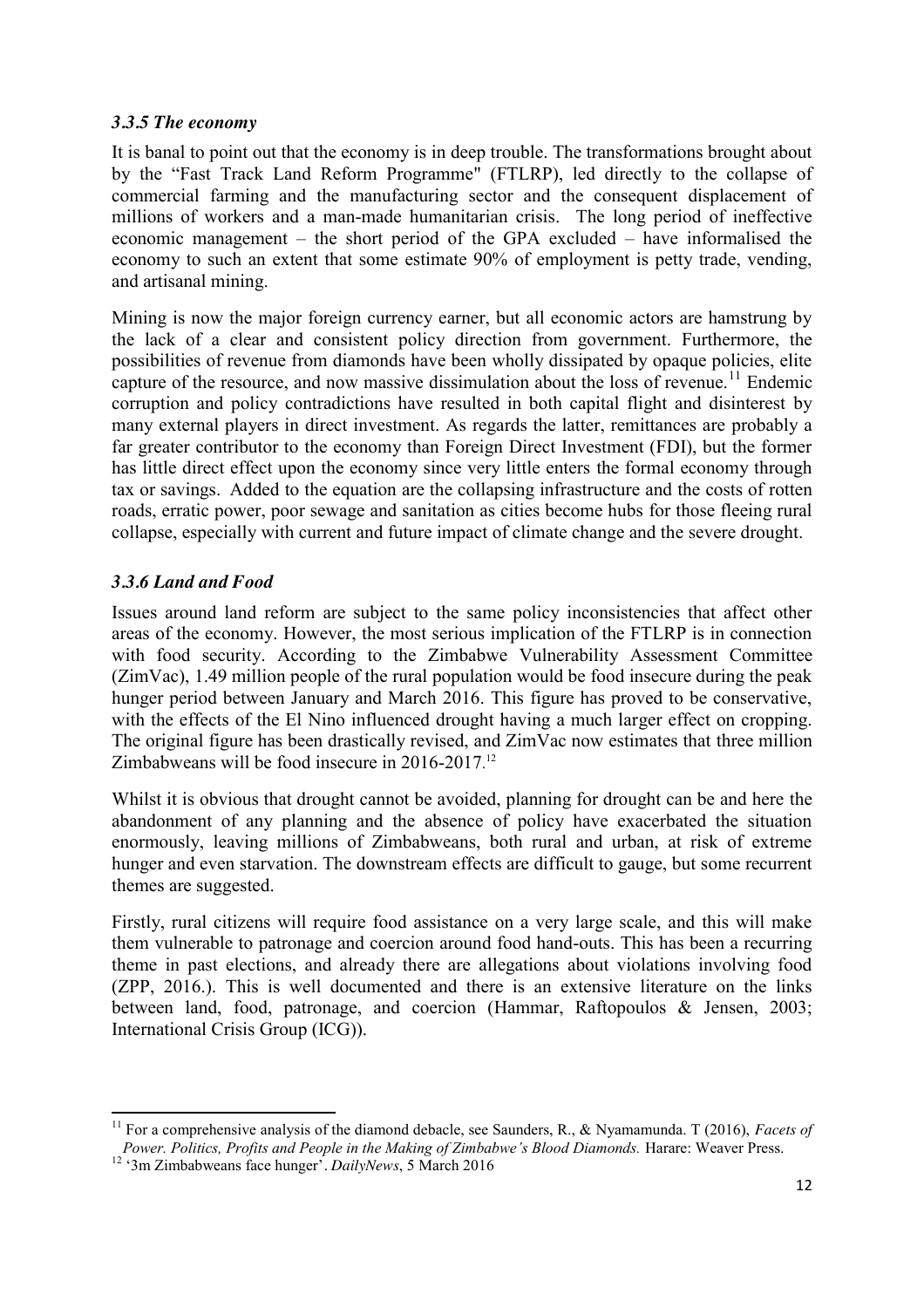| <b>Table 5: Relations between food insecurity</b> |
|---------------------------------------------------|
| and poverty (rural $\&$ urban)                    |

|                        | Gone<br>without<br>food<br>f"often"<br>&<br>"a/ways"] | Gone<br>without<br>cash<br>income<br>f"often"<br>&<br>"a/ways"] |
|------------------------|-------------------------------------------------------|-----------------------------------------------------------------|
| 2014 (rural)           | 14.7%                                                 | 62.2                                                            |
| 2012 (rural)           | 21.4%                                                 | 53.9                                                            |
| % change: 2012 to 2014 | $6.6\%$                                               | $8.3\%$                                                         |
| 2014 (urban)           | 4.4%                                                  | 40.6                                                            |
| 2012 (urban)           | 6.6%                                                  | 29.8                                                            |
| % change: 2012 to 2014 | 2.2%                                                  | $10.8\%$                                                        |

*[Source: Afrobarometer, Rounds 5 & 6]*

Secondly, the informalising of the economy has resulted in deepening poverty and, with Zimbabweans now existing on greatly reduced income, daily hunger has now become a feature of urban existence itself. Data from the Afrobarometer surveys of 2012 and 2014, based on citizen opinion and asking the questions *how often have you gone without food in the past year* and *how often have you gone without cash income in the past year*, provides an interesting insight into Zimbabweans. The contrast was between those that reported these events, *always* or *many times*, with those that reported less frequency, *never just once or twice*, or *several times*. This suggests two findings of empirical content.

Firstly, the correlation between lack of income and lack of food is highly significant for both years, which suggests that there will be synergies between drought, poverty and hunger. This should be expected.<sup>13</sup>

Secondly, these changes point to two other issues of concern for any understanding of possible conflict. One has been highlighted already; the vulnerability of rural people to food violations and patronage. The other issue relates to the possibility of urban unrest, exacerbated by hunger. Zimbabwe has only seen one major upheaval related to economic adversity, the Food Riots of 1998 (HRF, 1999) that was sparked by both economic adversity and increased food prices. It is not improbable that similar events could emerge in the near future, and the strong turnout for the MDC-T march in April 2016 suggests growing frustration and anger with people coalescing around the question of what happened to the diamond profits. There is also evidence of increasing protests over failure to provide public goods and services. The growing frustration with the poor quality of social services has been evident in all Afrobarometer surveys since 1999 (see Table 6 in Section 2.3.2). This single issue eclipses all other areas of potential civic concern and indeed may prove to be a trigger for future unrest.

It is universally agreed that commercial agriculture has collapsed since the land invasions of 2000. Most point to the on-going collapse of agriculture as rooted in the failure to develop an effective land policy and the distribution of multiple holdings to a small political elite, who for the most part have not used them productively. Many of these "*new farmers*" have allowed viable farms to become derelict, whilst more invasions still take place. Recently, in response to the complaints of the war veterans, the President threatened even to take over some 300 or some farms remaining in the hands of white Zimbabweans. Most recently, there is the threat to remove 18,000 families that illegally occupied former white commercial

<sup>&</sup>lt;sup>13</sup> *Gone without food and gone without cash income* – "*often*" & "*always*"; Pearson's  $r = 0.263$  ( $p=0.001$ ).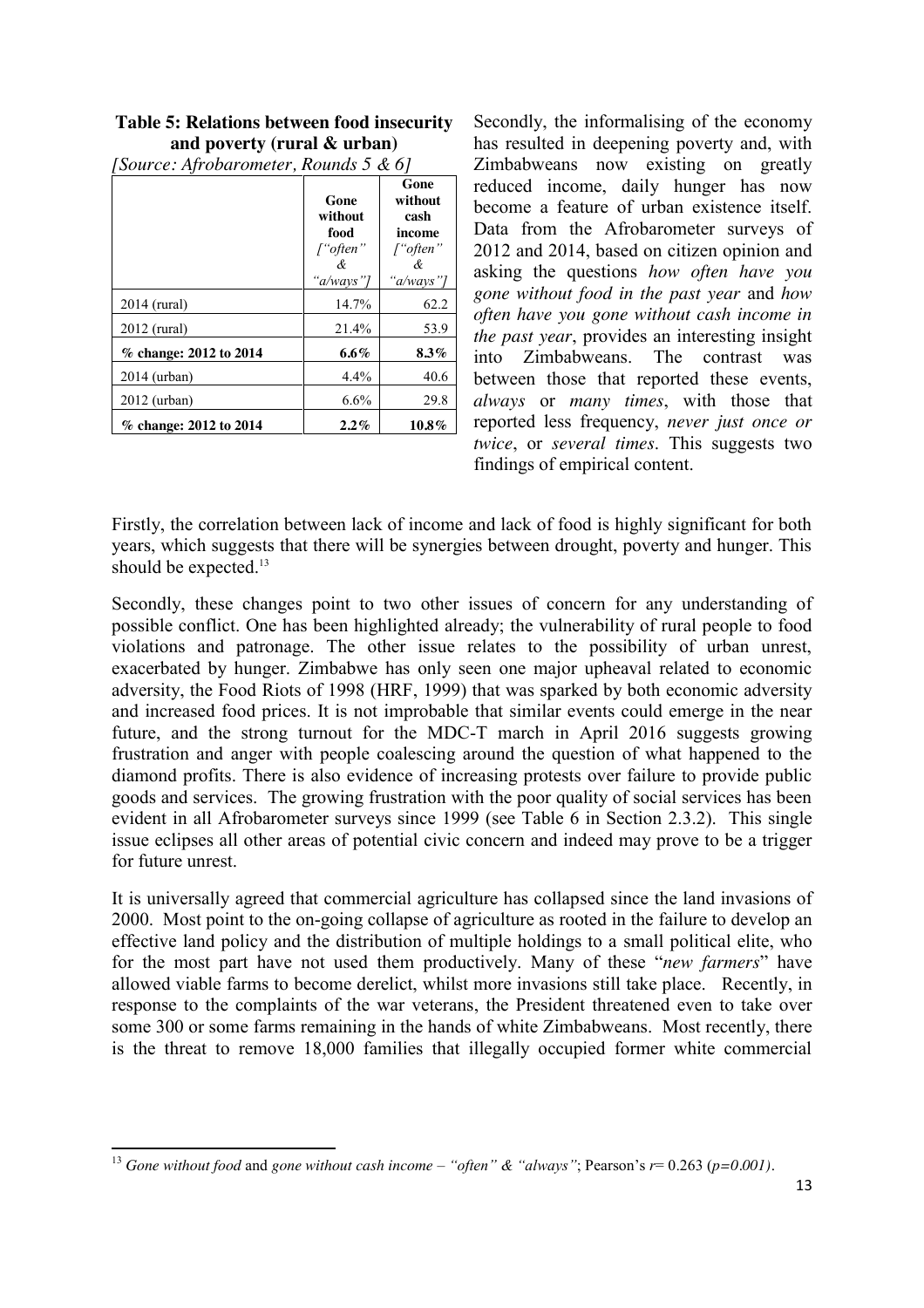farms, and also the displacement of Matabeleland farmer, David Connolly.<sup>14</sup> The confusions in land policy thus continue, which may not be encouraging for foreign investors.

Supporters of FTLRP point to a substantial body of successful new farmers who have been lifted out of poverty by the policies (Scoones et al. 2010), but this is disputed by other researchers (Zamchiya. 2014). It is certainly doubtful that these farmers will produce any food surplus during the worst drought in 35 years.

Overall, the tenure of those allocated land under FTLRP is highly insecure with even the elite losing farms once they fall out of political favour. There have been strong attempts to implement a lease arrangement for these beneficiaries, but efforts are tenuous as most banks remain unconvinced of the financial backing for such an arrangement and mistrustful given the continual re-allocations of properties. Land tenure is now a feature in the succession struggle, with suspended or expelled members of ZANU PF having their farms appropriated, and on-going invasions of commercial farms owned by white farmers.

#### *3.3.7 Rule of law and investment*

The disregard of the rule of law did not merely apply to the problems in dealing with opposition political parties, civil society and commercial farmers, but has become a major problem for the economy, beginning with the violations of property rights that began with the seizure of farms in 2000. However, the blunt disregard of property rights was merely the next step in a series of seemingly irrational economic decisions prior to 2000. Beginning in 1997 with the unbudgeted payments to the war veterans, and subsequent collapse of the Zimbabwe dollar, this was followed by the involvement of Zimbabwe in the DRC conflict, and these two decisions led to the suspension of Zimbabwe from bi-lateral support by the World Bank and the IMF.

The land invasions signalled contempt for the most fundamental basis for any investment, made even worse by the breaching of Bilateral Investment Promotion and Protection Agreements (BIPPAs).<sup>15</sup> Added to these were the disregard of international treaties and agreements such as the Harare Declaration of the Commonwealth, the Cotonou Agreement, and the decisions of SADC Tribunal. If this was not bad enough for foreign investors, the government resorted to hyperinflationary printing of money, and finally the implementing of a discriminatory indigenisation policy.

This last has been the cause of complete confusion, mostly because of the conflicting policy statements emanating from the government. Much of the confusion arises from a (deliberate) misconstruing of the Indigenisation Act. As Matyszak has pointed out, in a number of detailed analyses of the legislation, it has been incorrectly interpreted, in most of the literature, media and public discourse, to mean that all non-indigenous companies (including those owned by white Zimbabweans together with the foreign companies) had to cede 51% of their shares to "indigenous" Zimbabweans (Matyszak, 2011(b)). The effect is that Foreign Direct Investment (FDI) in Zimbabwe, presently at much reduced levels and vital for

<sup>&</sup>lt;sup>14</sup> "18000 farmers face eviction*" The Herald*, 2<sup>nd</sup> May 2016.; "White farmer loses farm to Mugabe aide". *DailyNews Live* . 29 April 2016.

<sup>&</sup>lt;sup>15</sup> These are inter-government agreements designed to protect the investments of foreign nationals in Zimbabwe. All were violated when the government took over the farming operations of foreign nationals. Some of these breaches were adjudicated upon in foreign tribunals, where the Zimbabwe government admitted the breach, but stated that it did not have the funds to pay agreed compensation, something which presumably ought to have been considered prior to the seizures.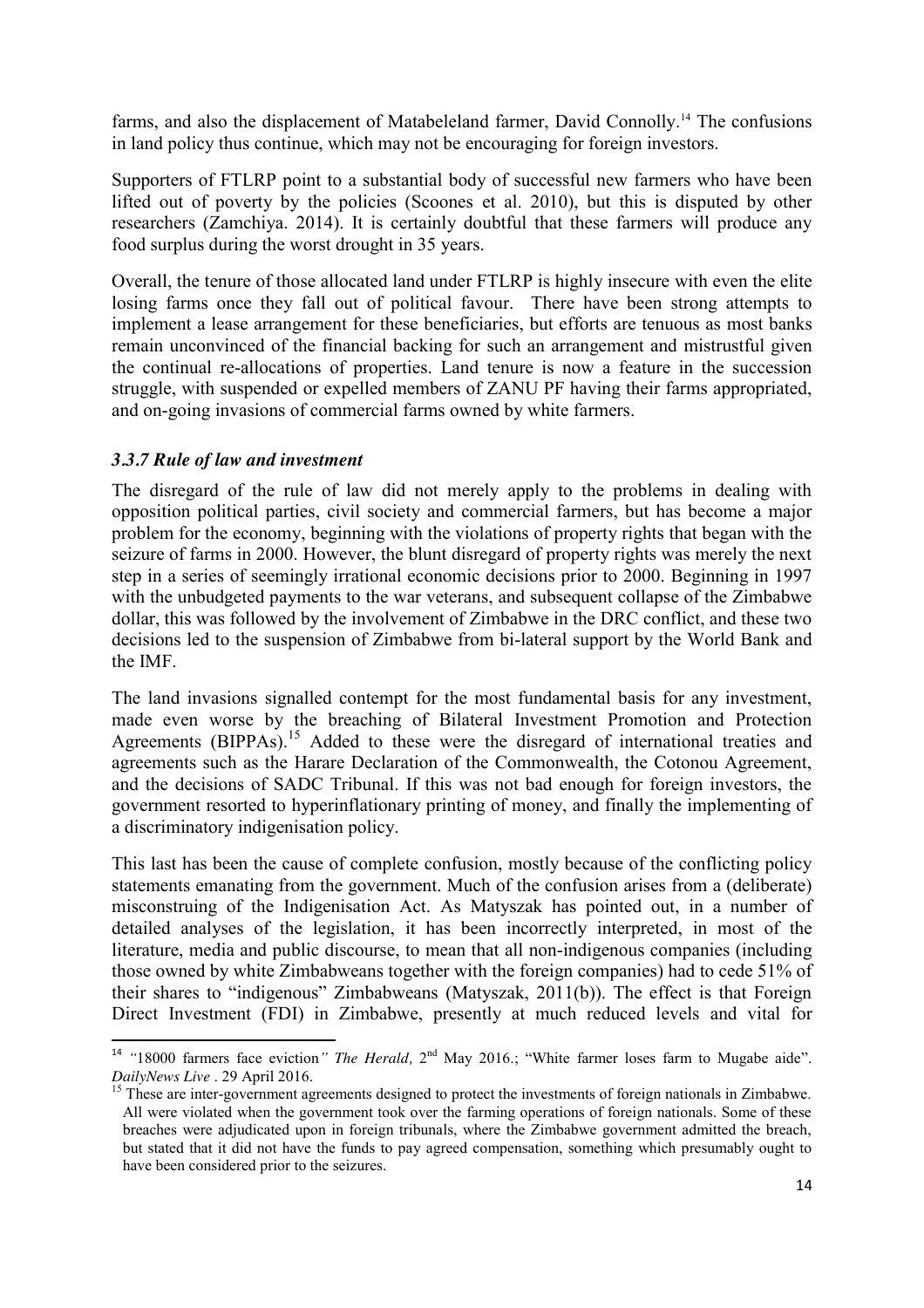Zimbabwe's economic recovery, will be withheld until Zimbabwe's indigenisation laws are clarified.

This may now have been resolved with the latest statement by the President, but this will need to stand the test of time, as the President has a well-documented habit of reneging on his previous views.

Whilst adherence to the rule of law is crucial to creating business confidence, and is addressed in the Lima Agreement (GOZ, 2015), albeit in most terse terms, equally critical to business confidence and investors is coherent policy. However, it has been the case since at least 2014 that all experts are agreed that the Zimbabwe government needs to address at least five major policy issues before economic stability can be achieved and foreign direct investment will find an attractive home":

- Policy consistency and an end to conflicting policy positions emerging from within the government. Here, for example, can be evidenced the conflicting statements from Patrick Chinamasa and Patrick Zhuwao (Matyszak, 2016(b));
- Clear commitment to the protection of property rights;
- Clarity on the indigenisation policy. This may now be clear, but time only well tell:
- x A comprehensive land audit, leading to the development of an effective agricultural and land policy. This is seen as critical to future employment, with agriculture seen as one of the drivers in the economy;
- The rehabilitation of the parastatal sector. This sector contains a number of critical components for economic recovery. Here various parastatals, such as the National Railways of Zimbabwe, are critical to economic recovery, and most are in a parlous state, with both massive inefficiency and corruption identified. (SAPES & NED, 2014)

Whilst the Lima Agreement outlines ten areas for reform, and does mention both public enterprise reform and the rule of law, adherence to the rule of law is dealt with in seven short sentences and dealing with corruption, expressed as a reform area, is not discussed at all.

Incidentally, all of these recommendations find some echo in the views of ordinary citizens, and their concerns about the delivery of public goods and services (see section 2.3.5 above). These concerns of the citizens seem unlikely to receive much attention in the very short term, and it is more likely that increasing poverty and hardship will be their lot until the political crisis is resolved.

### **3.4 Causes of instability**

### *3.4.1 The problems of succession*

The imminent succession of Mugabe and the escalating faction fighting within ZANU PF, remain the two inter-related key conflict dynamics in today's Zimbabwe. It is speculated that these could trigger anything between increased political violence (best case scenario) to, at a worst case scenario, extensive civil conflict (Mandaza.2016). Whichever might be the likely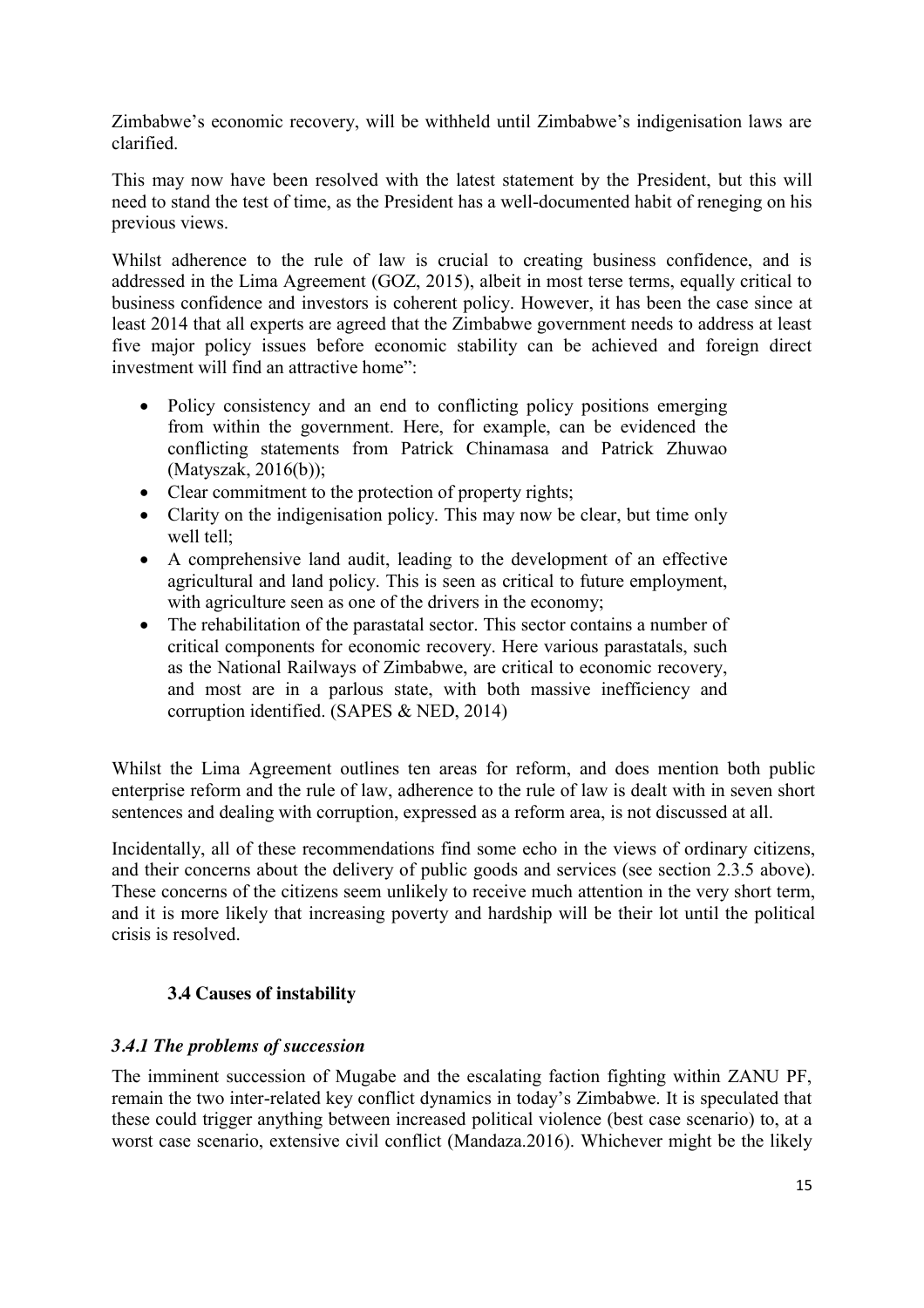case in the future, it is evident to all that Zimbabwe is foundering, in a state of "stasis" ( $ICG$ , 2016).

The political terrain is volatile, changing almost weekly. As pointed out earlier, the succession struggle is escalating, leading some analysts to predict increasing political chaos, and even the possibility that elections might be impossible to hold in 2018. Whilst a return to high levels of politically-motivated violence is probable, it is difficult to predict its nature, especially since it is unknown about the loyalties of the security sector. One possible scenario does not receive the attention that it deserves, and this is the consequence of Robert Mugabe's inevitable demise, probable incapacity or his unlikely resignation (Matyszak, 2015).

In all of these three events, the last-acting Vice President will assume office as Acting President for 90 days. According to the transitional arrangements in the new constitution, ZANU PF will then nominate a successor. On the face of it, this sounds unproblematic, but, with the vicious faction fighting taking place, it is by no means certain that a single candidate will emerge, and there may be multiple candidates, drawn from both within and without ZANU PF. Furthermore, the complexities of the ZANU PF constitution also mitigate against an easy process (Matyszak, 2015) Here it is unknown how many MPs or Senators support ZPF clandestinely; and the whole process for a successor becomes a stalemate, with consequent paralysis in government. The consequence may well result in the security sector acting as "kingmaker", which would hardly presage a move towards deep democracy, but may equally lead to political violence or merely the beginnings of a fully failed state, and the collapse of state institutions.

Careful analysis of the causes of political instability clearly shows that "partial democracy" with "faction fighting" is the single largest cause of political instability, political violence and war (Goldstone et al, 2010). This seems particularly true of Africa, and exacerbated by challenges to the power of the "big man". As these authors point out, and based on very careful empirical analysis, the above two factors – partial democracy and faction fighting – are more strongly related to instability when the "big man" has been in power for more than 13 years. Zimbabwe would seem to tick several boxes regarding the factors most associated with instability.

Whether "chaos" or "paralysis" emerges, these could be obviated by the emergence of a "broad front" opposition, capable of forcing discussions for a transitional political arrangement, as Mandaza and others have suggested.<sup>16</sup> Current evidence does not give much cause for optimism for this to occur, and it is probable that such a political arrangement will only be possible if there is strong regional intervention, and by SADC as the main driver. For the time being, the politics of "big men" and "big women" bedevils all attempts at coalitions, and the very nasty personality conflicts suggest that little will be achieved without complex negotiations and neutral mediation.

<sup>&</sup>lt;sup>16</sup> Mandaza argues for the setting up of a National Transitional Authority (NTA), much in the vein of the arrangement created in South Africa following the CODESA processes. See Mandaza, I. (2016), *Introduction*. in I Mandaza, (2016) *The Political Economy of the State in Zimbabwe: The rise and fall of the Securocrat State* (in press). See also Reeler, A. P (2013), *Of Camels, Constitutions, and Elections.* February 2013. Harare: Research & Advocacy Unit;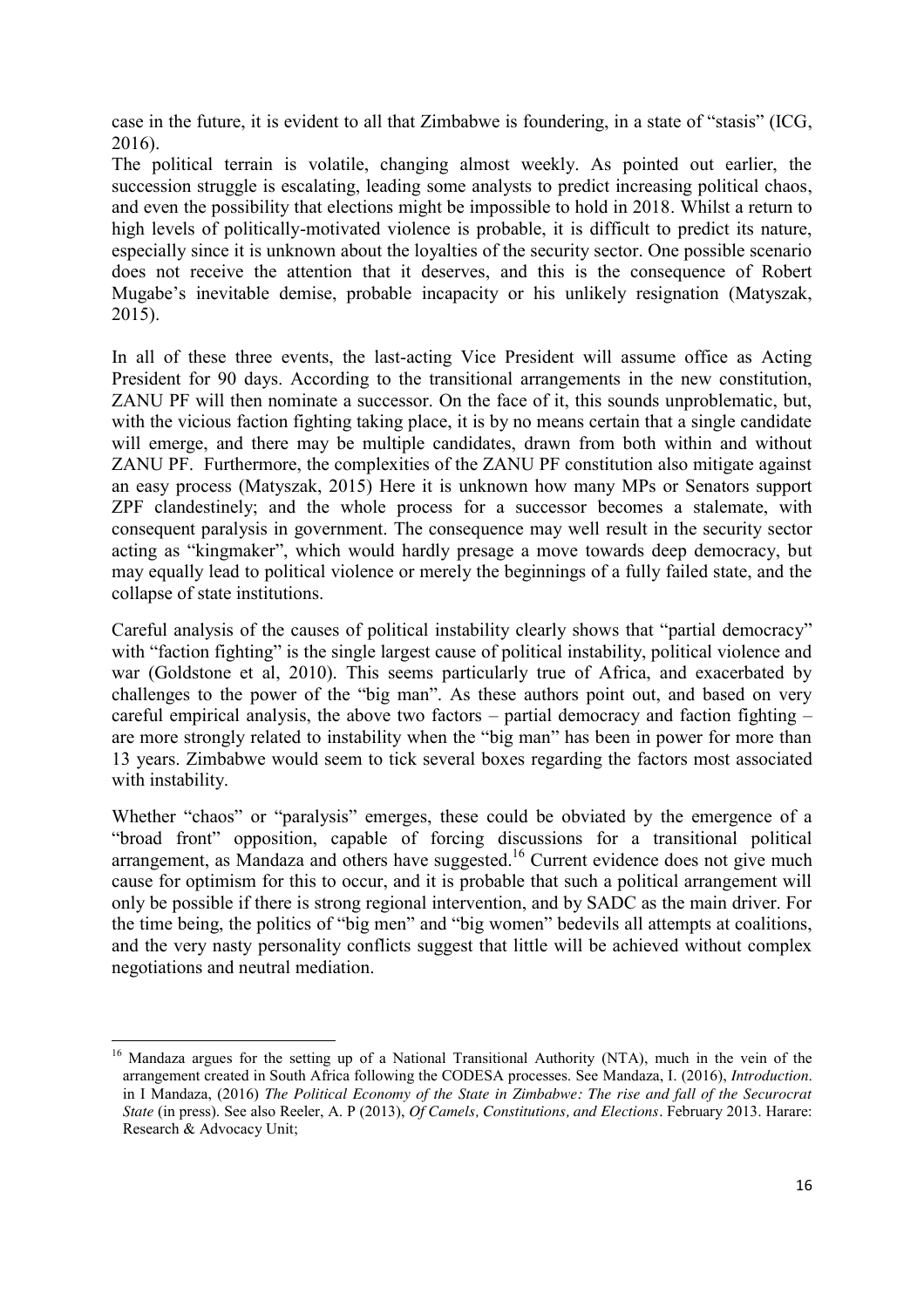#### *3.4.2 Citizens: engaged or disengaged?*

As pointed out earlier (Section 2.2.4), civil society has yet to develop any comprehensive strategy to deal with the markedly changed political environment, and thus its capacity to act as either peacemakers or mediators is restricted. It is also the case that civil society, with few exceptions, can be described as "*risk averse*" (Masunungure, 2006), and other commentators point out the apparent passivity of Zimbabweans in challenging the state (Mills, 2014).

Much of the analysis of "*risk aversion*" centres on the fear generated by a highly coercive state. For example, Afrobarometer surveys from 1999 show a marked increase in the number of citizens who say that are careful about what they say in public, "*often*" or "*always*" – increasing from 59% in 1999 to 89% in 2014. This is further supported by a recent analysis of political risk in Africa, which included Zimbabwe (Bratton and Gyimah-Boadi, 2015). These authors argue, on the basis of the Afrobarometer data, that Zimbabweans have faith in the power of the government and the regime, and "*increasingly willing over time to obey the commands of the state*" through resignation in the face of dominance and control.

However, this may be changing, and the recent mass demonstration by the MDC-T in Harare may be an indicator that Zimbabweans are more willing to take risks. Here it is also important to note that this demonstration was also an indicator of the ways in which the new constitution, underpinned by the courts, may be creating new spaces for civic action. It is also probable that the deterioration in Zimbabweans livelihoods is adding to a new assertiveness, as was seen in the response of the vendors to attempts to displace them from the cities (RAU,2015). It is also evident that the state has given too little attention to the actual concerns of citizens. As a result, over the near term, poor services, rampant corruption and growing poverty will continue to fuel dissatisfaction with the status quo.

It does seem that too little attention has been given by civil society to the actual concerns of citizens in their interaction with the state and the government. Whilst elections, political violence, constitutions and the like are clearly important in the big scheme of things, citizens have more mundane concerns, as is so clearly evident from all the Afrobarometer surveys since 1999.

|                     | 1999 to 2001      | 2002 to 2003        | 2005 to 2006     | 2008 to 2009    | 2011 to 2012    | 2014 to 2015     |
|---------------------|-------------------|---------------------|------------------|-----------------|-----------------|------------------|
| 1                   | Economy           | Management of       | Food shortage/   | Management of   |                 |                  |
|                     | (national)        | economy             | famine           | economy         | Unemployment    | Unemployment     |
| $\mathbf{2}$        | Job creation/     |                     | Management of    |                 | Management of   | Management of    |
|                     | unemployment      | Unemployment        | economy          | Unemployment    | economy         | economy          |
| $\cdot \cdot \cdot$ |                   | Food shortage/      |                  |                 | Food            |                  |
|                     | Health            | famine              | Unemployment     | Education       | shortage/famine | Corruption       |
| $\overline{\bf{4}}$ |                   | Poverty/            |                  | Food shortage/  | Wages, incomes  | Farming/         |
|                     | Food/famine       | destitution         | Transportation   | famine          | and salaries    | agriculture      |
| 5                   | Crime and         |                     | Poverty/         | Wages, incomes  | Poverty/        | Infrastructure / |
|                     | security          | Health              | destitution      | and salaries    | destitution     | roads            |
| 6                   |                   | Wages, incomes      | Wages, incomes   |                 | Farming/        | Poverty/         |
|                     | Education         | and salaries        | and salaries     | Health          | agriculture     | destitution      |
| 7                   |                   |                     |                  | Poverty/        |                 | Wages, incomes   |
|                     | Water             | Education           | Drought          | destitution     | Corruption      | and salaries     |
| 8                   | Traditional/moral |                     | Democracy/       | Farming/        |                 |                  |
|                     | values            | Transportation      | political rights | agriculture     | Water supply    | Water supply     |
| 9                   |                   |                     | Farming/         |                 |                 |                  |
|                     | <b>AIDS</b>       | Rates and Taxes     | agriculture      | Water supply    | Education       | Education        |
| 10                  |                   |                     |                  | Infrastructure/ |                 | Food             |
|                     | Housing           | Farming/agriculture | Health           | roads           | Electricity     | shortage/famine  |

**Table 6: Top Ten Concerns that the Government should address in rank order.** *[Source: Afrobarometer, Rounds 1 to 6; 1999 to 2015]*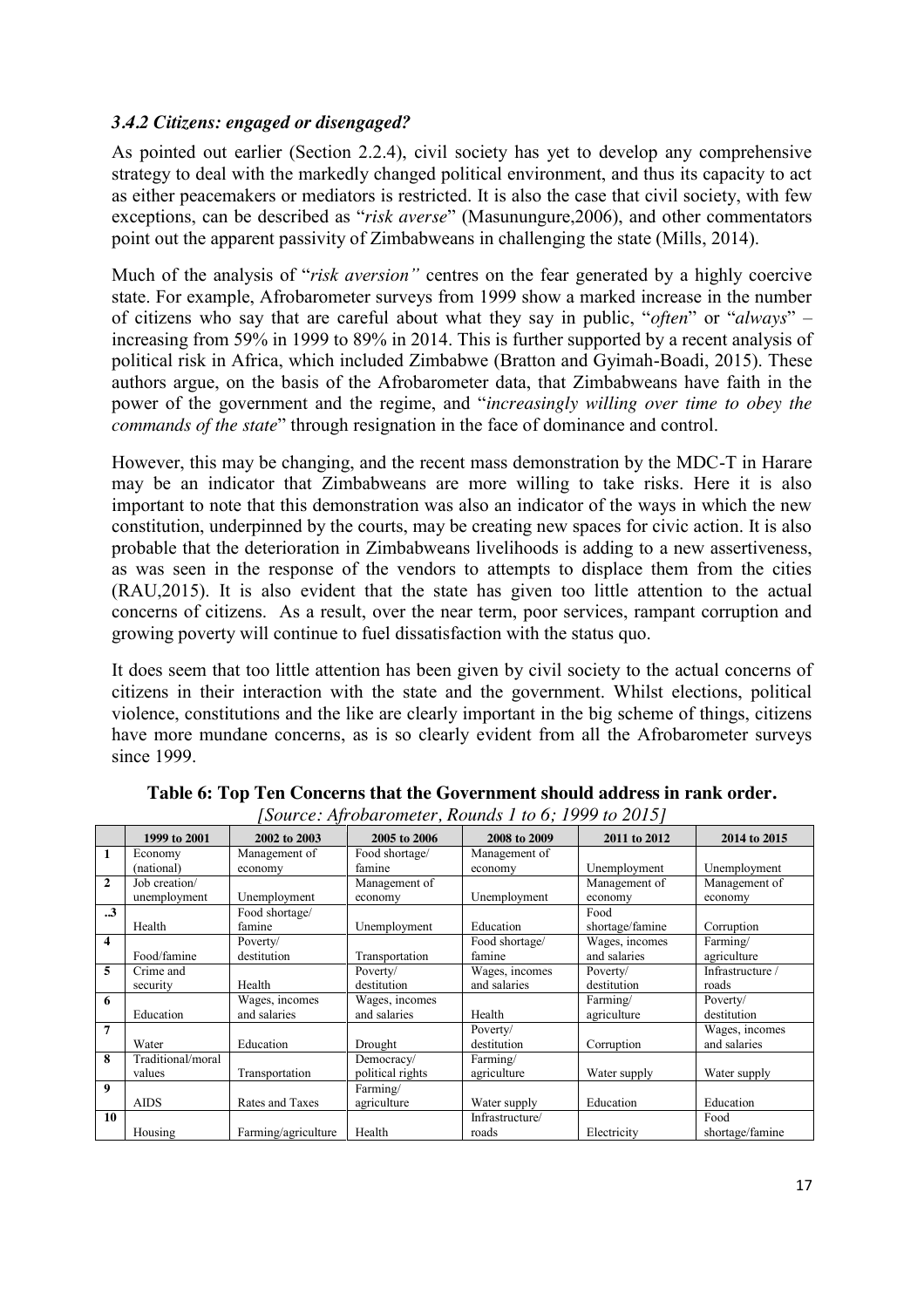As can be seen from Table 6, there are virtually no explicit mention of political problems such as elections or politics *qua* politics while the concerns about public goods and services, increases from 2011 onwards. Furthermore, the types of concern become more focused on areas in which there have been increasing problems, such as water supply or electricity. It is also noteworthy that, in all six rounds, Zimbabwean citizens have never placed land as a priority for government action, and, whilst *food shortage and famine* and *farming and agriculture* are included as priorities, these latter seem more to do with access to lines of credit, access to inputs, and the like, rather than land *per se.*

The point here is that social services seem more likely to be the issues that might motivate citizens to become more active and employ their agency, and issues that civil society can address without evoking "risk aversion". They are every bit as "political" as the issues that have been the major concern for so many NGOs and CSOs, and, most importantly, are issues that straddle party politics. These may well be the areas in which the polarised population can find common cause, and reduce conflict.

The locus of such action logically should be local government, for it is at the community and local government levels that citizens have the most possibility for exercising their agency. It is all evident that local government is seen as a central platform for ZANU PF's control, and the vector that the MDC-T would have been wise to seek under its control during the Inclusive Government (Matyszak, 2010). There could be new impetus here with the specification of "*devolution*" in the 2013 Constitution.

#### *3.4.3 What price constitutionalism?*

The rule of law is a key area under the Cotonou Agreement,<sup>17</sup> and there has been little evidence since the invoking of dispute proceedings by the EU of any credible attempt by the Zimbabwe government to adhere the rule of law (RAU, 2014). As with the government's attitude towards constitutionalism, the rule *of* law is largely replaced with rule *by* law. The most recent example can be seen in the response of the Zimbabwe Republic Police (ZRP) to the April 2016 demonstration in Harare by the MDC-T, and the ban being overturned by the High Court as manifestly in defiance of the constitution. Additionally, the arrest of two journalists and an actor for staging a protest demonstration outside Parliament, and the disruption by ZANU PF supporters of hearings on the National Peace and Reconciliation Bill are further examples of the draconian attitude by the government to peaceful protest and assembly.

At the heart of the attitude to the rule of law is the immense personal power of the presidency, and the manner in which President Mugabe frequently acts outside the law and in defiance of the law. Mandaza and others argue that this exercise of personal power is a function of the inherited colonial state and the manner in which all state institutions have been "captured" by the government (Bratton  $\&$  Musunungure, 2011). The conceptualisation of Zimbabwe as a predatory state implies the subordination of the rule of law to elite (even

<sup>&</sup>lt;sup>17</sup> The Cotonou Agreement replaced the previous Lome Agreement, and this new treaty set down the agreed conditions for EU support to the African, Caribbean and Pacific (ACP) countries. All the parties to the Cotonou Agreement accepted the inter-dependence of development, human rights, and good governance, and essentially pledged themselves to adhere to the standards specified in the Agreement. It thus included dispute mechanisms whereby a party to the Agreement might institute political discussions regarding the failure of a party to the Agreement to adhere to the commonly agreed standards, which were outlined in Article 9.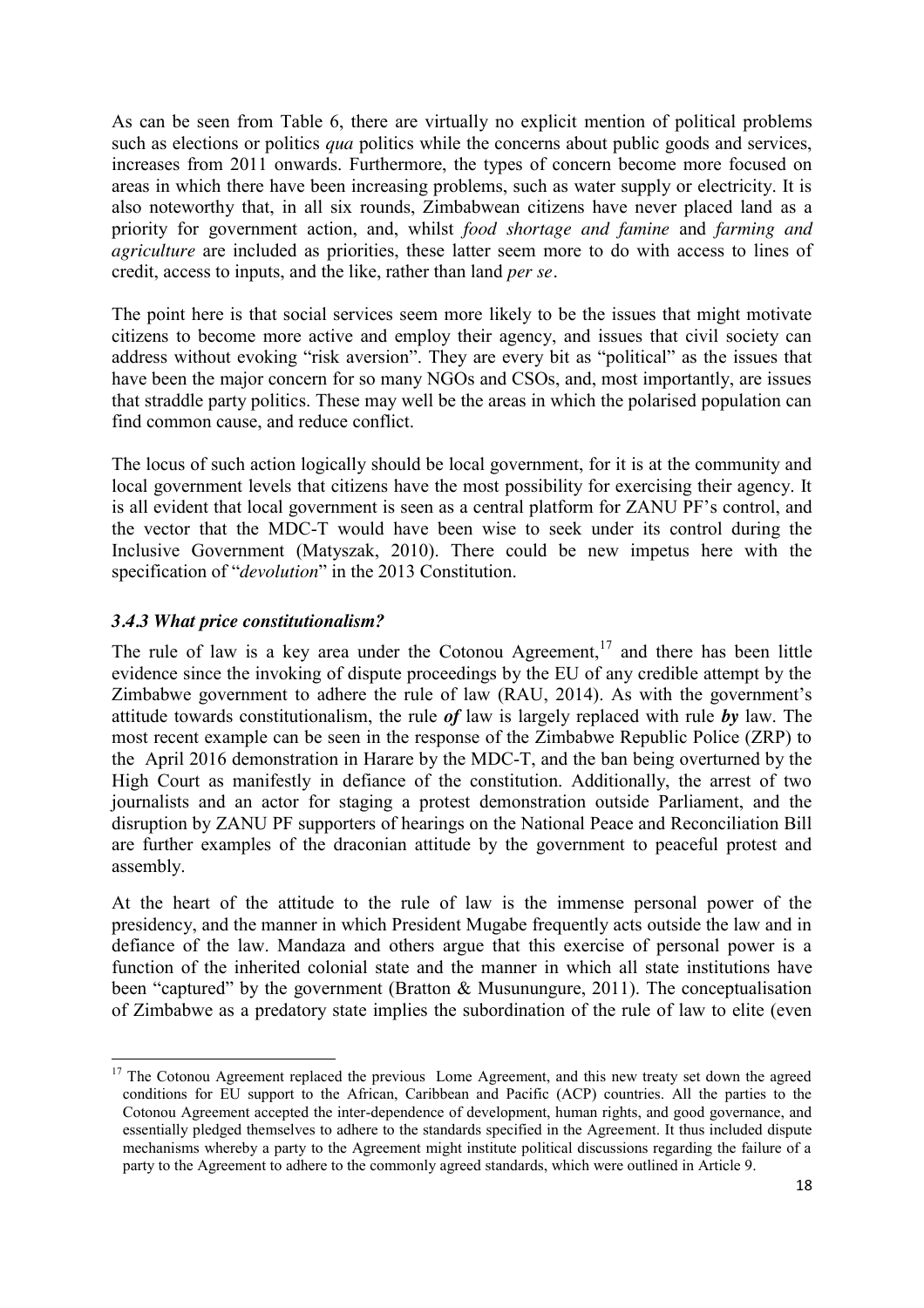personal) power, and it is difficult to see how this will change so long as Robert Mugabe remains as head of state.

The ZANU PF government adopts several strategies in respect of the rule of law. Firstly, they use the law whenever it might suit their purpose, and then to use such examples as evidence of their compliance with the rule of law. This is the preferred option. Secondly, and when the law is an impediment to a purpose, then the government makes use of a compliant judiciary to obtain a judgement favourable to the purpose. This was the case in 2013 with the judgement that allowed President Mugabe to unconstitutionally use Presidential Powers (Temporary Measures) to validate the elections (Matyszak, 2013). Thirdly, the government uses various ploys to ensure that the law is not applied at all, as was the case with many of the clauses in the GPA during the life of the Inclusive Government.

A critical issue here for both political parties and civil society, but rarely acted upon, is the fact that the passing of the amended constitution into law in 2013 rendered all legislation inoperative and unenforceable that was at base *ultra vires* the constitution. However, the government and government agencies persist in implementing unconstitutional laws and regulations, apparently under illusion that these laws remain operative until new or amended legislation is put in place. The example above of the ZRP trying to ban demonstrations is one example, but there are others, such as the Minister of Local Government preventing the City of Harare from appointing a new Town Clerk, or Provincial Governors taking executive actions in their provinces, both manifestly unconstitutional under Chapter 14 (Section 264) of the Constitution.18 There is also the possibility that traditional leaders may seek to exercise more power under the new devolution dispensation, but, since their appointment remains at the discretion of the President, this may also discourage such assertion.

This disregard for the rule of law and constitutionalism is also evident in the attitude of the government to the Independent Commissions, and the manner in which it is attempting to claw back powers removed by the Constitution (RAU, 2016).

#### *3.4.3 Faith in the courts?*

Zimbabwe has an unenviable history for using formal impunity as a method to avoid the law and the courts. This began under the illegal regime under Ian Smith and the Rhodesian Front

<sup>&</sup>lt;sup>18</sup> This section deals with the devolution of local government powers. The constitution quite clearly envisages Provincial Councils, City Councils, local authorities and the like. As the Constitution expresses this:

**<sup>264</sup> Devolution of governmental powers and responsibilities**

<sup>(1)</sup> Whenever appropriate, governmental powers and responsibilities must be devolved to provincial and metropolitan councils and local authorities which are competent to carry out those responsibilities efficiently and effectively.

<sup>(2)</sup> The objectives of the devolution of governmental powers and responsibilities to provincial and metropolitan councils and local authorities are—

<sup>(</sup>a) to give powers of local governance to the people and enhance their participation in the exercise of the powers of the State and in making decisions affecting them;

<sup>(</sup>b) to promote democratic, effective, transparent, accountable and coherent government in Zimbabwe as a whole;

<sup>(</sup>c) to preserve and foster the peace, national unity and indivisibility of Zimbabwe;

<sup>(</sup>d) to recognise the right of communities to manage their own affairs and to further their development;

<sup>(</sup>e) to ensure the equitable sharing of local and national resources; and

<sup>(</sup>f) to transfer responsibilities and resources from the national government in order to establish a sound financial base for each provincial and metropolitan council and local authority.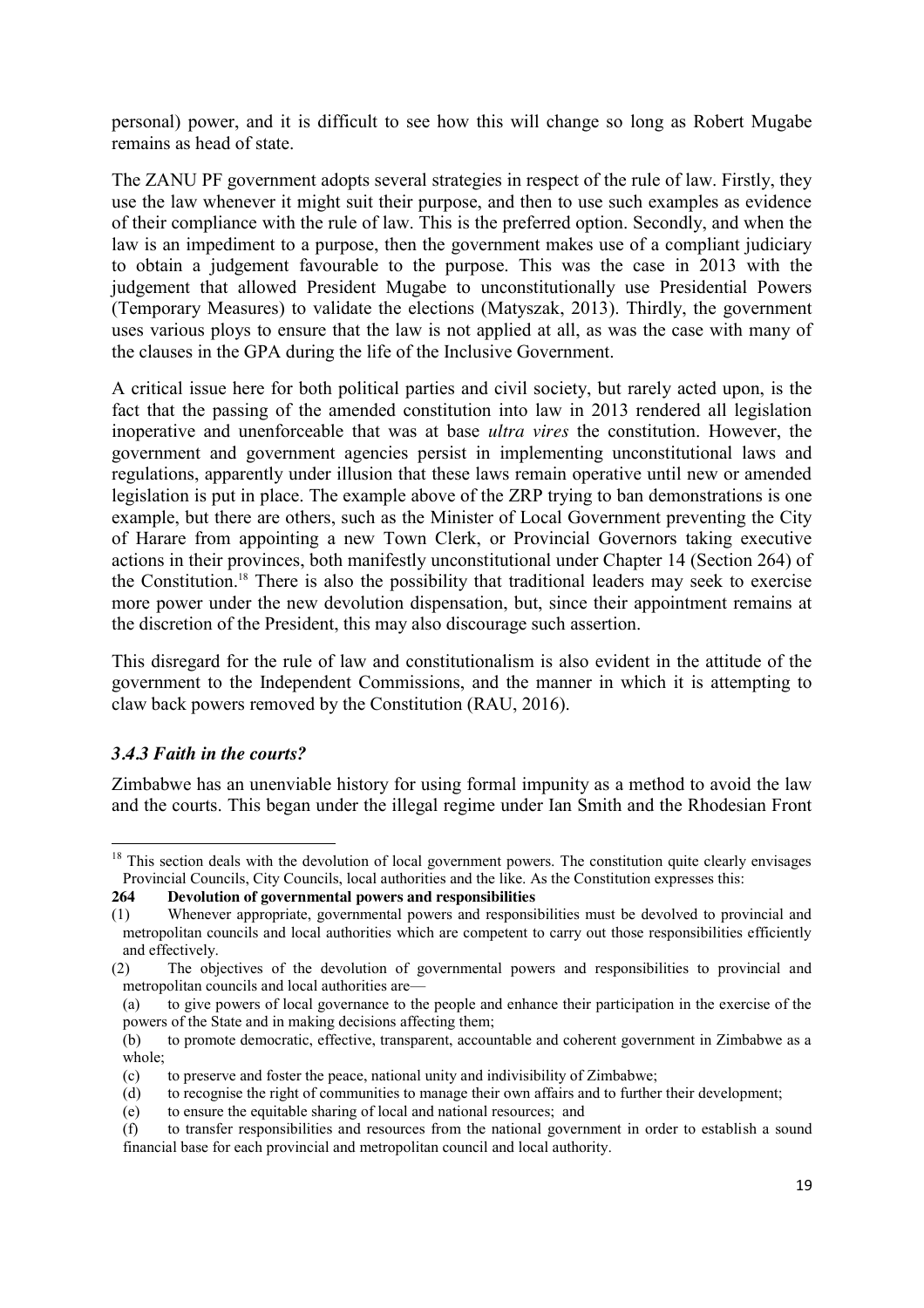government, and has been continued by the Mugabe government. As was pointed out above, the imposition of impunity is one of the strategies frequently used to create the veneer of legalism for executive actions, with frequent reference to the manner in which impunity was a feature of the "reconciliation" policy initiated in 1980 as a deflector for all criticisms of subsequent impunity.

However, after 2000, the notion that government was not above the law was dispelled with the farm invasions under the FTLRP. When the courts took a strong legal position on the illegality of these appropriations, the government sponsored attacks on the judiciary which resulted in the Chief Justice and other senior judges resigning. This has led to a highly compliant judiciary that very rarely reaches any decision that might conflict with the government's political objective (Matyszak, 2006). The compromised nature of the Zimbabwean judiciary is noted by international observers (The Bar Council, 2010).

The effect has been highly detrimental to civic and political life. The election petitions on the 2000 and 2002 elections were stage-managed in such a fashion that none reached completion before the new elections in 2005, thus allowing all MPs that had been the subject of challenge to complete their term of office (Solidarity Peace Trust, 2005). Even when judges did make actionable decisions, such as issuing interdicts and injunctions, the response of the state was usually to ignore these. For example, 22% of farmers obtained court orders to stop the unlawful interference with their property rights, but, of this group, only 5% were able to get enforcement of the order by the ZRP (JAG/RAU, 2008). Even more marked has been the way that the law has been abused by the ZRP to prevent normal civic action (Solidarity Peace Trust, 2004), and the violations by the ZRP of the provisions of the Police Act (Matyszak, 2011). The complementary roles of the courts and the police are wholly detrimental to normal civic life.

#### *3.4.4 Other judicial institutions*

A similar role to the courts and the police has been provided by the state prosecutorial authority, although this may be changing as a consequence of the provision of the 2013 constitution. The previous Attorney-General made no secret of his politically-partisan views, and this office has been guilty of selective and malicious prosecutions, seriously undermining the rule of law.

The new constitution has altered the nature of the prosecutorial authority, creating now an office of the Prosecutor-General as well as the office of the Attorney-General in the National Prosecuting Authority. There are serious problems in the National Prosecuting Authority Act (2015), mostly to do with the person of the Prosecutor-General, Mr. Johannes Tomana. There were grounds for serious misgivings in his appointment:

*[These] political parties have criticised him for a skewed and biased application of the law. They point to Mr. Tomana‗s refusal to investigate and prosecute those responsible for over 200 murders during the June 2008 presidential poll, despite the being provided with dossiers containing witnesses statement in this regard, the persecution of MDC activists on spurious charges, the persecution of human rights defenders, and the abuse of bail processes to wrongfully detain those opposed to ZANU PF in custody.*[Matyszak, 2016 (a)]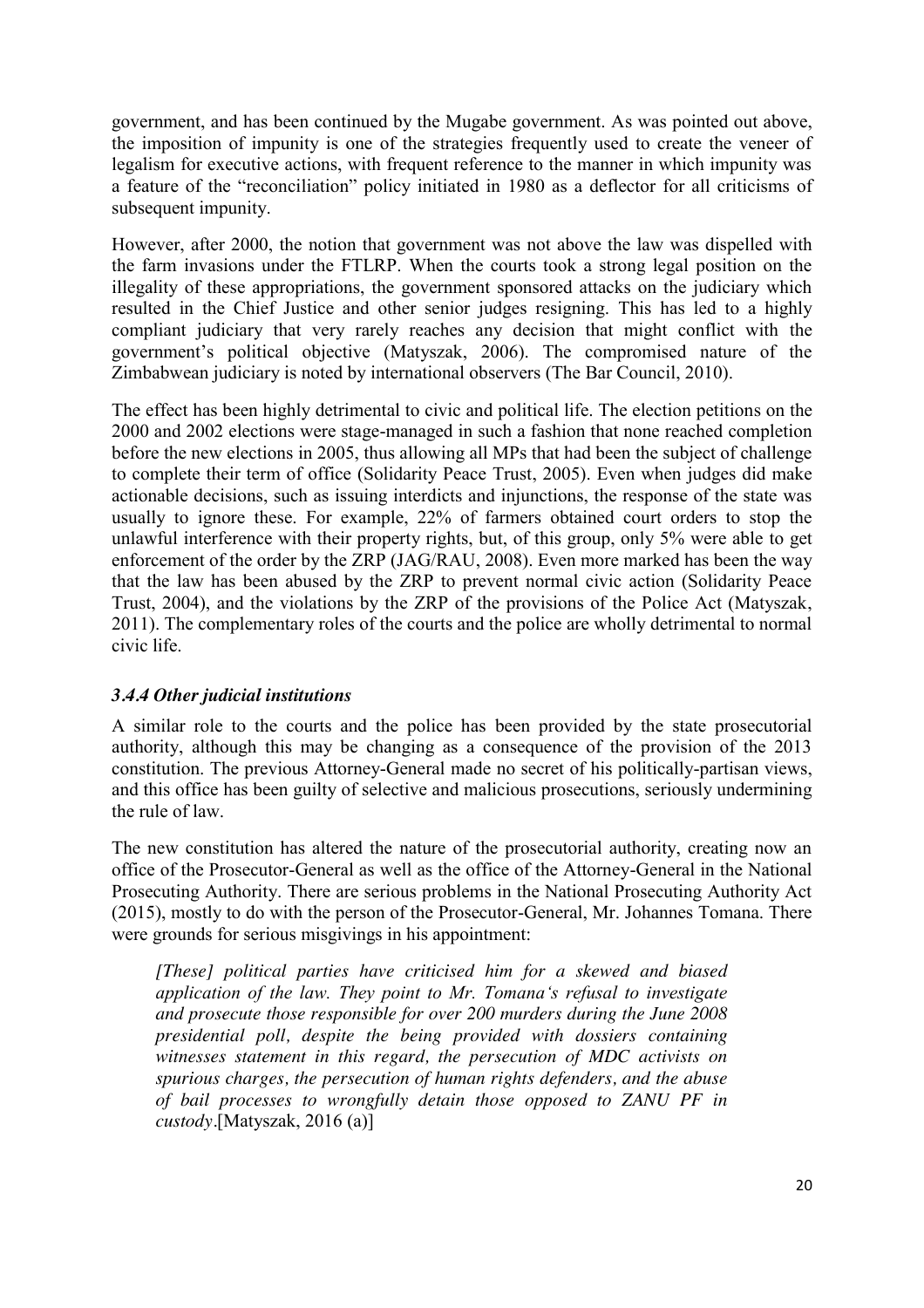The appointment of Mr Tomana is yet another example of the way in which ZANU PF is attempting to circumvent the power of the constitution, but it does seem here that this appointment may yet not have the desired effect with Mr Tomana, another apparent victim of the succession struggle. He is currently fighting a prosecution himself for abuse of office. But the quote above does illustrate the dangers of a lack of independence in a state agency, and shows the complementarity between various arms of the justice machinery. Unless this collusion can be overcome, civil society is hamstrung in pursuing normal civic activities that can be deemed to be against the interests of a political party.

As for the Zimbabwe Republic Police (ZRP), there is endless evidence of the manner in which the ZRP acts in partisan fashion, completely in defiance of the constitution and the Police Act (Matyszak, 2011). Whilst it may be the case that the succession struggle within ZANU PF may have repercussions on the behaviour of the ZRP, and especially in coming to terms with Zimbabwe People First (ZPF), this does not seem to presage a return to "normal" policing without radical reform of the institution. For example, the attempt by the ZRP to ban the recent MDC-T demonstration in Harare was thwarted by the High Court on the grounds that this was unconstitutional, but, nonetheless, the attempt was made by the ZRP, continuing in the vein of previous years. Most recently, the ZCTU was barred from holding a May Day march in the Midlands, but the ZANU PF aligned ZFTU was allowed a march on the same  $\text{dav.}^{19}$ 

#### *3.4.5 Conclusions. Prognosis and Recommendations*

As can be seen, the subordination of virtually all state institutions to the narrow aims of the regime is a problem of considerable magnitude, allowing the government to meet all political opposition to its policies with a sophisticated system of coercion and control. Furthermore, when very serious challenges to its hold on political power emerge, it is probable that violence will be the fall-back position, especially during elections. The consequence has been the creation of a "risk averse" citizenry, generally only comfortable to exercise its agency through voting.

For the period leading to the 2018 elections, it is evident that a new political terrain has developed with the faction fighting within ZANU PF, and the emergence of new political forces in ZPF. This does not augur well for minimising conflict, although it is not axiomatic that violence will be the only outcome. It is entirely probable, and there is evidence already, that intra-party violence will escalate, but it is not certain that elections can be manipulated in the same manner in the past: ZANU PF (or what remains by the time elections take place) has been able to use its capture of state institutions easily against an external opponent, but this will not as simple when confronting an opposition intimately familiar with its strategies and tactics.

It may also be the case that civil society may find new spaces for engagement with the citizen base as a consequence of the splits and quarrels within and between ZANU PF, and particularly if careful attention is paid to the concerns of citizens, as was argued above. A shift from "big" to "small" politics may provide considerable traction in developing peace and reducing conflict, particularly because the issues in "small" politics rise above narrow political party matters. Civil society might do well to concentrate on a small number of key

<sup>&</sup>lt;sup>19</sup> "ZCTU march barred, ZFTU gets a yes", *NewZimbabwe*, 30<sup>th</sup> April 2016.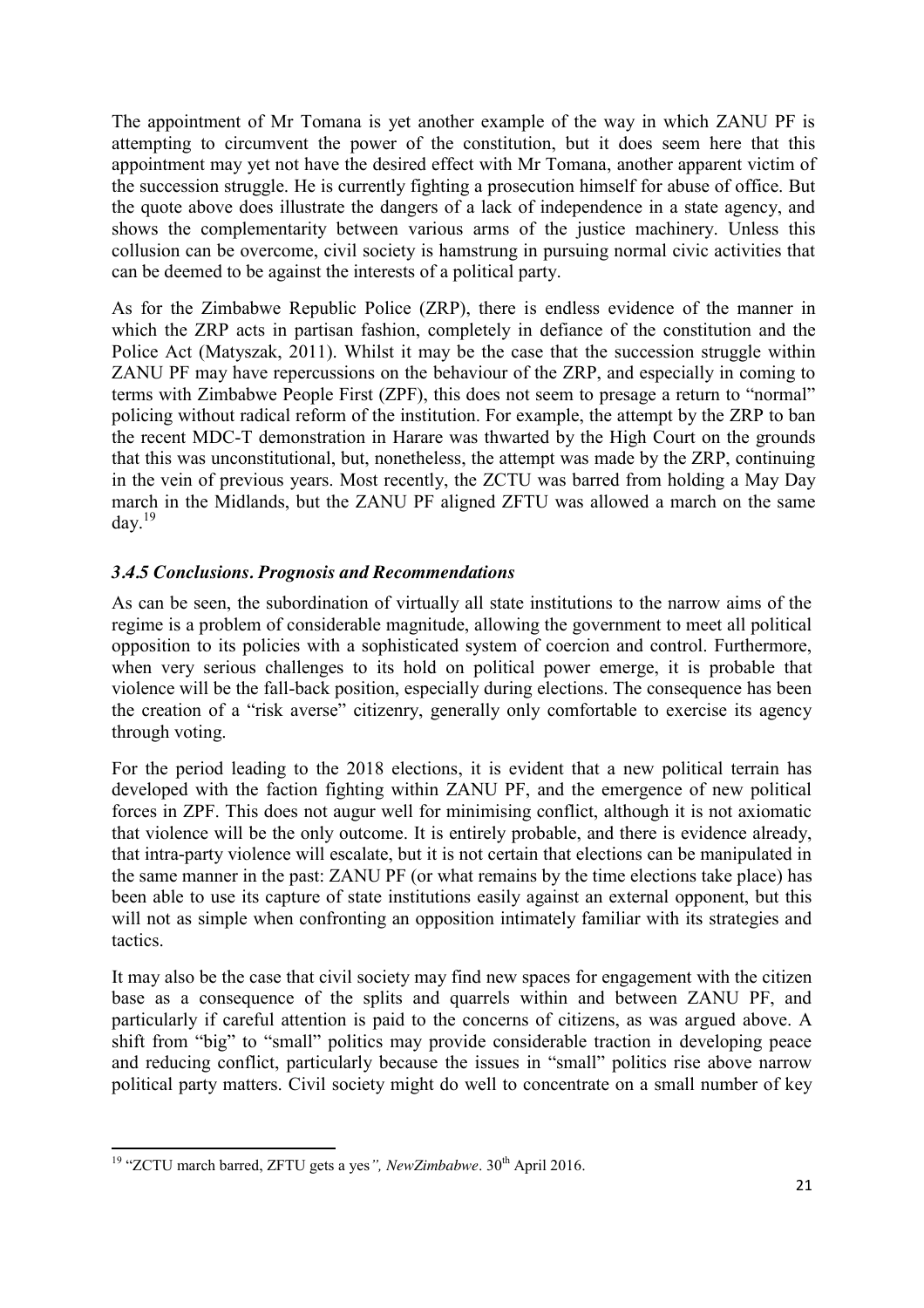and crucial issues: constitutionalism, reform of national institutions, reform of the electoral process, and pro-poor economic policies (Mandaza, 2016; Reeler, 2016).

A weak adherence to the rule of law and compromised judiciary has had an adverse effect on Zimbabwe's economy, resulting in socio-economic deprivation for the majority of Zimbabweans. The same factors prevent these Zimbabweans from democratically removing a government, continuously in power for 35 years, as electoral manipulation and malfeasance, including intimidation and violence, is unchecked by the judicial system.

The combination of effects of the breakdown of the rule of law makes for a restive and increasingly unsettled population. That there has been no significant or sustained civil unrest on this account is largely due to the presence of two safety valves: firstly, that of migration, largely illegally, to South Africa and elsewhere, where Zimbabwean economic refugees are not only able earn a living but to make remittances to family members within Zimbabwe who cannot, and secondly the informal sector, characterised by street vending and illegal mining, predominantly of gold. The value of remittances may be less useful with the decreasing value of the Rand, and the current cash crisis is already leading to smuggling of gold in order to get cash.20

# **4. International interventions**

Since the late 1990s, and accelerated after 2000, Zimbabwe has been the subject of international actions due to a variety of the issues outlined above. The beginning came with the suspension from bi-lateral assistance by the IMF and the World Bank. The problems in international relations increased with the land invasions and the disputed 2000 election, resulting in the Commonwealth issuing an adverse electoral report in respect of the latter, and beginning engagements pursuant to the Millbrook Commonwealth Action Programme. A Commonwealth initiative to defuse the situation resulted in the Abuja Agreement, an agreement that was honoured more in the breach than the observance by the Zimbabwe Government (HRF, 2007). The very violent elections in 2002 led to an escalation in international criticism, with the Commonwealth suspending Zimbabwe, the EU commencing dispute proceedings under Article 96 of the Cotonou Agreement, and the U.S. passing the Zimbabwe Democracy and Economic Recovery Act. The consequence of this international pressure was the withdrawal of Zimbabwe from the Commonwealth, the imposition of restrictions on various Zimbabwean leaders and companies by the EU, and sanctions on both leaders and companies by the U.S.

Zimbabwe remained obdurate through all this pressure, challenging "illegal sanctions", and successfully using the pressure to argue that the Western nations were bent on "regime" change", a strategy that found considerable resonance in SADC and the AU (Phimister  $\&$ Raftopoulos, 2004). The interweaving of *land*, *sovereignty*, and *sanctions* have proved highly effective in deflecting international pressure, and only the resort to extreme levels of violence, as in 2008, have been sufficient for disabling African support. Of the three litanies – land, sovereignty and sanctions – the last has proved the most enduring and useful. Conflating "restrictive conditions" by the EU and actual sanctions by the US has been so

<sup>&</sup>lt;sup>20</sup> "Cash crisis fuels gold smuggling into Moz". *The Zimbabwean*.  $27<sup>th</sup>$  April 2016.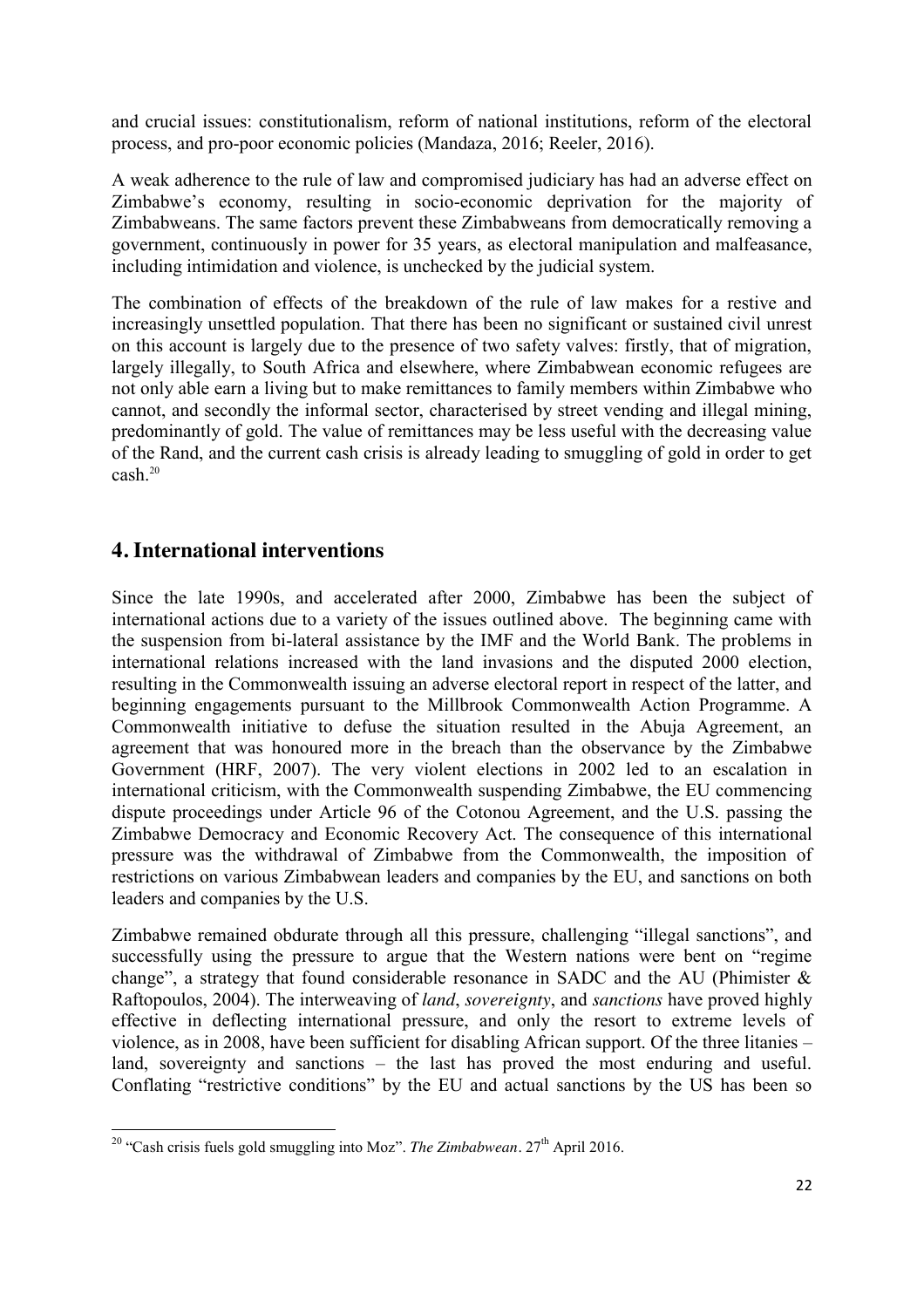effective that even opposition parties and Western governments failed to maintain the nuanced distinction, and has resulted in the aftermath of the 2013 elections in moves towards re-engagement. In pursuit of this aim, the EU has lifted virtually all restrictive conditions on individuals and companies, even though it is extremely doubtful that the Zimbabwe government has made any progress at all to conform to the key principles of the *respect for human rights, democratic principles, the rule of law and good governance* (RAU, 2014; HRF, 2006). Thus, the "sticks-and-carrots" approach of applying targeted pressure and also enhanced humanitarian assistance has largely failed, and the new discourse behind most international engagement is now about "stability".<sup>21</sup>

However, the "stability" argument cannot be easily dismissed when the possible, even probable, scenarios are considered. As pointed out earlier (Section 2.3.1), the current stasis might well disintegrate into paralysis and an absence of any active government, leading at least one commentator to argue for moves towards setting up a National Transitional Authority (Mandaza, 2016). International intervention will be crucial to success, and most critical will be those of regional governments. Since Mugabe and ZANU PF have successfully created a laager around Zimbabwe using SADC, with the tacit support of the AU, it will be necessary to prepare SADC for the paralysis eventuality. Here, it should be reiterated that such paralysis may not necessarily involve mass violence, although levels of violence should not be ruled out, but may merely mean the on-going struggle for the executive and an absence of any direction in governance. The internal calls for national stakeholder's conferences are unlikely to bear fruit without external scaffolding, and here preparations need to begin with urgency, which may well have a preventive effect. Such was the case in South Africa with the CODESA processes, but, unlike Zimbabwe, South Africa was not suffering from great internal fractures, as is the case in Zimbabwe, and hence did not need international coercion to bring the conflicting parties to the table.

# **5. Concluding remarks**

It seems evident from all the foregoing that the ship of state, and all who sail on her, (including the passengers in steerage), are heading into deeply troubled waters. In the context of deflation and drought, there seems to be no-one at the helm, and, rather, everyone is fighting to get their hands on the wheel.

As was pointed out, the succession struggle can lead not only to chaos, but even to complete paralysis in government, and the distinct possibility that Zimbabwe moves from predatory state to failed state. It is a very dangerous outcome when central government fails to govern, and the institutions of the state no longer have direction. This is not the case at present, and, as Bratton has pointed out, Zimbabwe is not a *failed* state: fragile it might be, but state employees continue to turn up for work despite the poor and erratic pay. But there is at least a paymaster at present.

The most disturbing problem at the moment is that a manifestly national crisis is not producing a national response. If ever there was a time, as was the case in South Africa in the

<sup>&</sup>lt;sup>21</sup> Here, the cynics might well quote the "Sarajevo joke", attributed to Sir Geoffrey Robertson. "When someone *kills a man, he is put in prison. When someone kills twenty people, he is declared mentally insane. But when someone kills 200,000 people, he is invited to Geneva for peace negotiation*‖ (Sarajevo joke, circa 1994).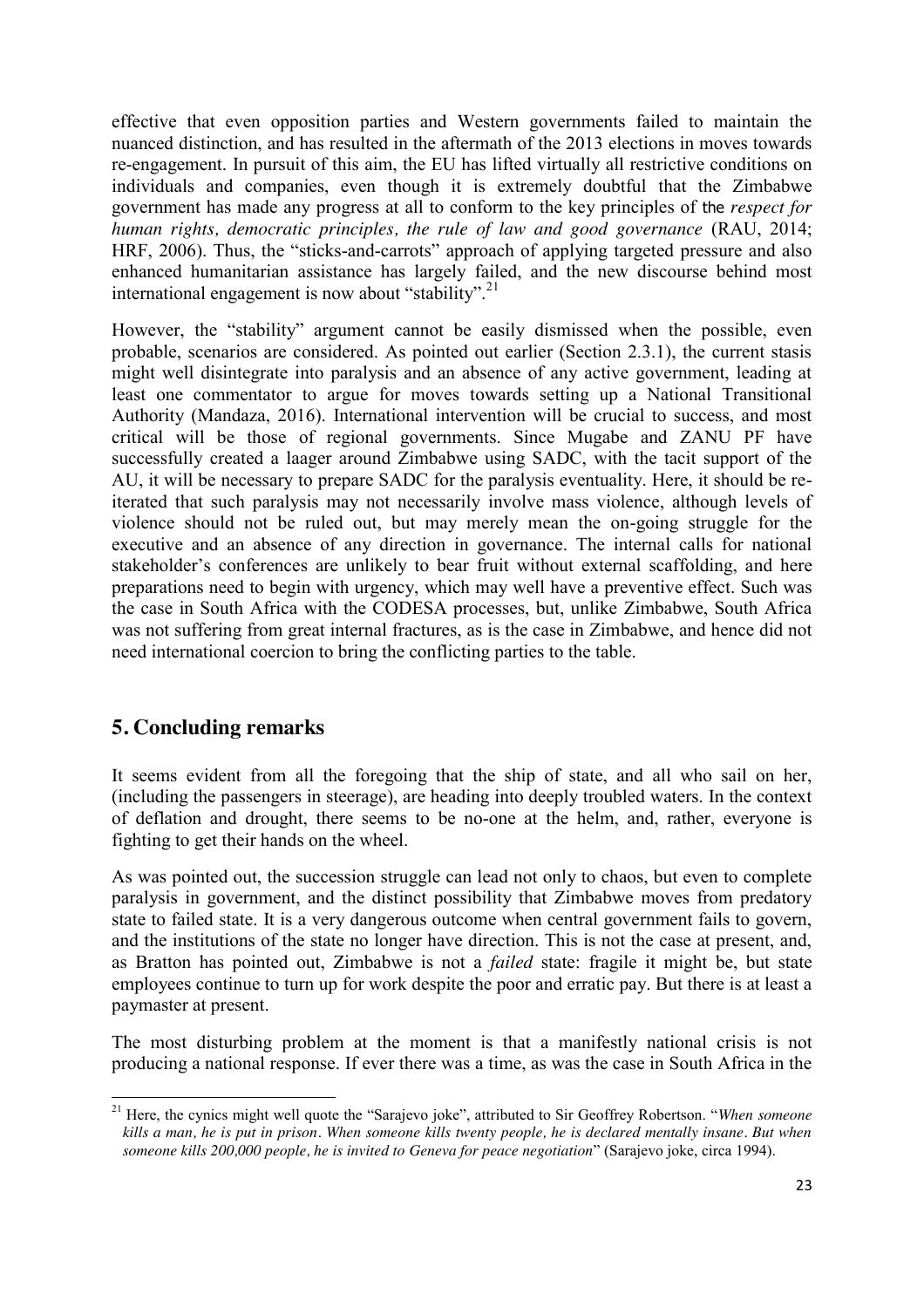late 1980s, for all political forces to come together to work out a political settlement for the good of the nation, it is now. However, the party in government is splintering, opposition parties cannot agree on a common front, and it appears that all these parties now have their eyes on an election in 2018. Elections do not seem to be the solution to Zimbabwe's problems, at least not in the past, and it would seem more sensible for the political leadership to be thinking about a national consultation.

Perhaps the major problem lies in there being no effective *political settlement* in Zimbabwe (Reeler, 2016), and, in fact, there has never been such. Until Zimbabweans define in absolute clarity the rules of the political game, with rigid adherence to constitutionalism, reform of state institutions and an electoral process that losers will accept willingly, Zimbabwe's political will continue to handicap all attempts at economic reform and the growth of democracy. In the short term, it seems unrealistic to hope for a national consultation and a political settlement that would put Zimbabwe on the road to deep democracy, the political forces are too fractured and scattered for there to be any likelihood of them coming together to address a national crisis. Perhaps conflict and collapse might force this in the end, and those looking on could prepare for this.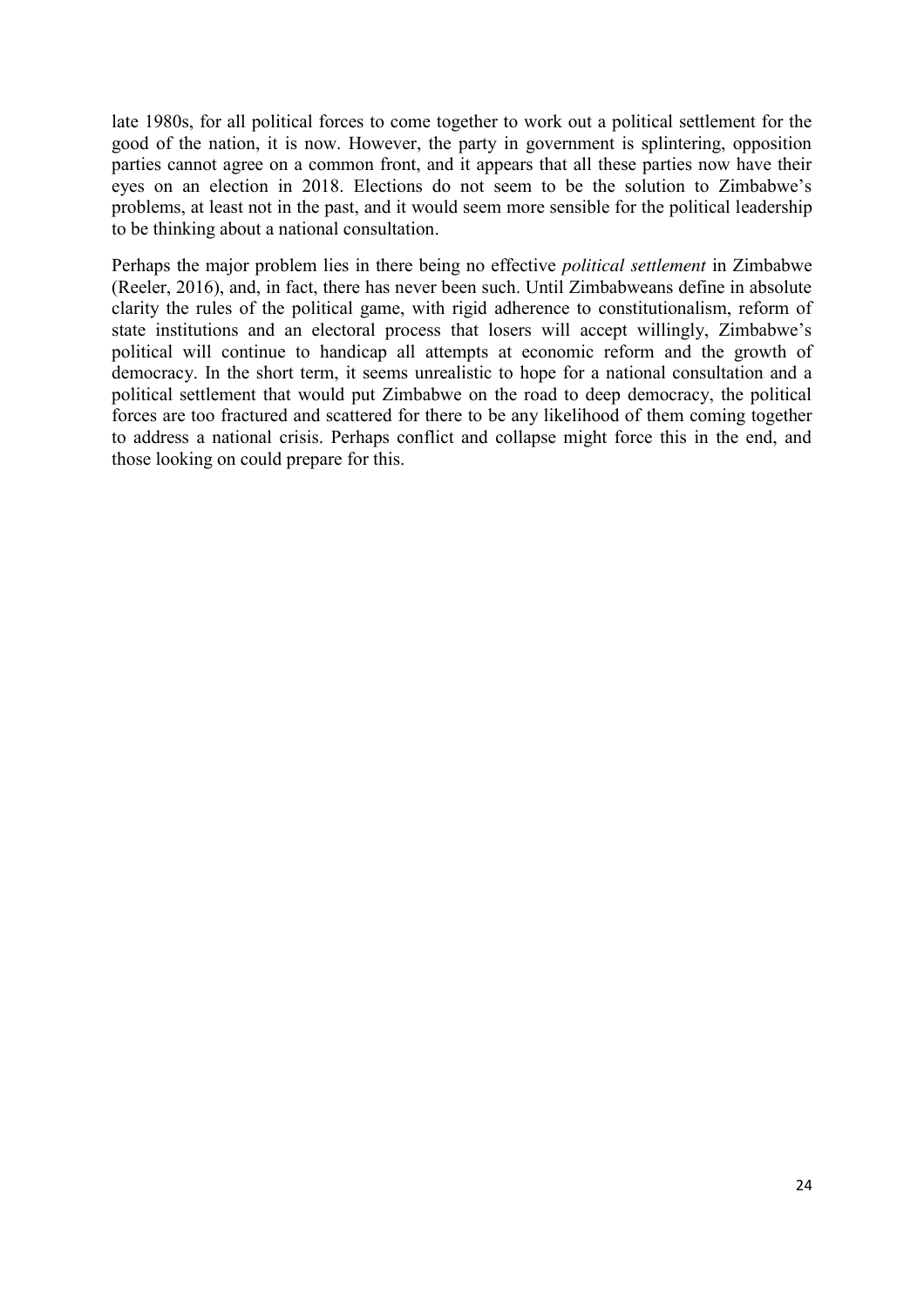#### **6. References**

ACLED (2015). *Draft Conflict Analysis of Zimbabwe.* ACLED. Unpublished

- Bavister-Gould, A. (2011) *Predatory Leaderships, Predatory Rule and Predatory States*, September 2011. Concept Paper 01. Developmental Leadership Program. [http://publications.dlprog.org/Predatory%20leaderships,%20predatory%20rule%20and%20predatory%20st ates.pdf ]
- Booysen, S (2003). *The Dualities of Contemporary Zimbabwean Politics: Constitutionalism Versus the Law of Power and the Land, 1999-2002*. African Studies Quarterly 7 Fall. [http://asq.africa.ufl.edu/files/Booysen-Vol-7-Issues-23.pdf]

Bratton. M (2014), *Power Politics in Zimbabwe*. London: Lynne Rienner.

Bratton, M. & Masunungure, E. (2011). *The Anatomy of Political Predation: Leaders, Elites and Coalitions in Zimbabwe, 1980-2010*. Developmental Leadership Programme Research Paper 09 January 2011. [http://publications.dlprog.org/The%20Anatomy%20of%20Political%20Predation.pdf ]

Bratton, M., & Gyimah-Boadi, E. (2015). *Political risks facing African democracies: Evidence from Afrobarometer*. Working Paper No. 157. Afrobarometer. [http://www.afrobarometer.org/publications/wp157-political-risks-facing-african-democracies-evidence-

afrobarometer ]

- Bratton, M., Dulani, B., & Masunungure, E. (2016). *Detecting manipulation in authoritarian elections: Survey-based methods in Zimbabwe.* Electoral Studies, 42, 10-21.
- Centre for the Study of Violence & Reconciliation (CSVR). (2009). *Subliminal Terror? Human rights violations and torture in Zimbabwe during 2008*. Johannesburg: Centre for the Study of Violence & Reconciliation. [http://www.csvr.org.za/docs/torturereview.pdf ]
- Clapham, C (2012), *From Liberation Movement to Government. Past legacies and the challenge of transition in Africa*. Discussion Paper 8. Johannesburg: The Brenthurst Foundation.

[http://www.african.cam.ac.uk/images/files/Brenthurstpaper201208FromLiberationMovementtoGovernment 2.pdf ]

- Goldstone, J. A., Bates, R. H., Epstein, D. L., Gurr, T. R., Lustik, M. B., Marshall, M. G., Ulfelder, J. and Woodward, M. (2010), *A Global Model for Forecasting Political Instability*. American Journal of Political Science, 54: 190–208. [http://isites.harvard.edu/fs/docs/icb.topic700749.files/Goldstone\_et\_al\_Global\_Model\_Forecast\_Pol\_Inst\_T ypescript\_2005.pdf]
- Government of Zimbabwe (2015), *Zimbabwe: Strategies for Clearing External Debt Arrears and the Supportive Economic Reform Agenda.* September 2015. GOZ
- Habib, A (2013), *South Africa's Suspended Revolution: Hopes and Prospects*. Johannesburg: Wits University Press.
- Hammar, A, Raftopoulos, B, & Jensen, S (2003), *Zimbabwe's Unfinished Business: Re Thinking Land, State and Nation in the Context of Crisis*. Harare: Weaver Press.
- Human Rights Watch (HRW). (2008). *Bullets for Each of You*". *State-Sponsored Violence since Zimbabwe's March 29 Elections.* June 2008. Human Rights Watch. [https://www.hrw.org/reports/2008/zimbabwe0608/zimbabwe0608web.pdf]
- Human Rights Watch (HRW). (2013b). *The Elephant in the Room Reforming Zimbabwe's Security Sector Ahead of Elections*. HRW. [http://www.hrw.org/report/2013/06/04/elephantroom/reforming-zimbabwes-security-sector-ahead-elections ]
- International Crisis Group. (ICG) (2004). *Blood and Soil: Land, Politics and Conflict Prevention in Zimbabwe and South Africa*. Africa Report N°85. ICG.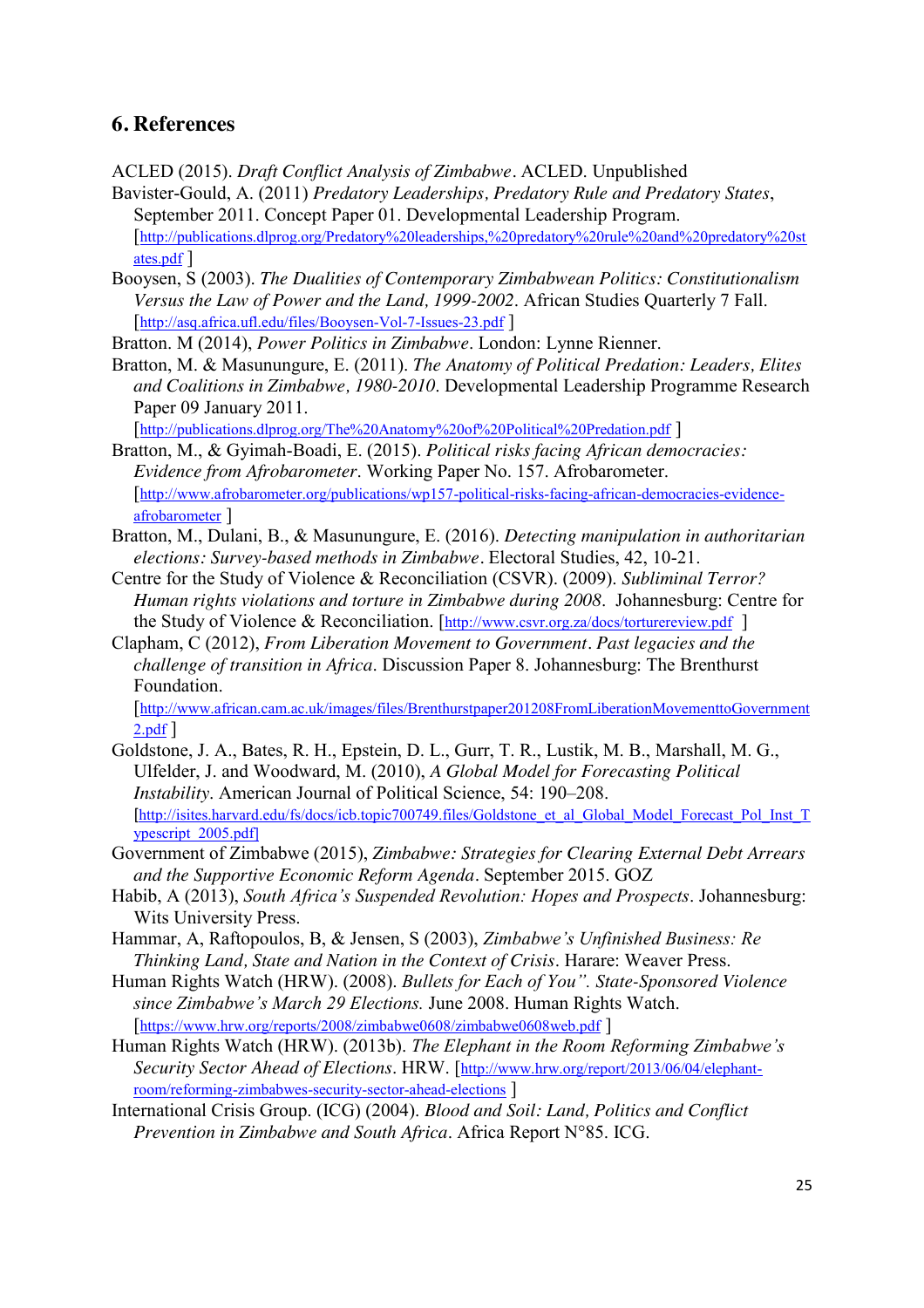[http://www.crisisgroup.org/en/regions/africa/southern-africa/085-blood-and-soil-zimbabwe-southafrica.aspx]

- ICG. (2014). *Zimbabwe: Waiting for the Future*. Update Briefing Africa Briefing N°103 Johannesburg/Brussels, 29 September 2014. ICG. [http://www.crisisgroup.org/~/media/Files/africa/southern-africa/zimbabwe/b103-zimbabwe-waiting-for-thefuture.pdf]
- ICG (2016), *Zimbabwe: Stranded in Stasis*. Crisis Group Africa Briefing N°118. Johannesburg /Brussels, 29 February 2016 [http://www.crisisgroup.org/en/regions/africa/southern-africa/zimbabwe/b118-zimbabwe-stranded-instasis.aspx]
- Justice for Agriculture Trust. (2008). *The Destruction of Zimbabwe's Backbone Industry in Pursuit of Political Power*. Report prepared by Justice for Agriculture Trust and the General Agricultural Plantation Workers Union of Zimbabwe. [http://researchandadvocacyunit.org/publication/displacements-0]
- JAG/RAU (2008), *Reckless Tragedy: Irreversible? A Survey of Human Rights Violations and Losses suffered by Commercial Farmers and Farm Workers from 2000 to 2008*. Report prepared by the Research and Advocacy Unit [RAU]. December 2008. Harare: Justice for Agriculture Trust. [http://researchandadvocacyunit.org/publication/displacements-6]

Legal Resources Foundation (LRF). (2002). Justice in Zimbabwe Harare, LRF.

- Makina, D. (2007), *Survey of Profile of Migrant Zimbabweans in South Africa: A Pilot Study*. [http://www.idasa.org.za/gbOutputFiles.asp?WriteContent=Y&RID=1994, ]
- Mandaza, I (2016), Introduction. in I Mandaza, (2016) *The Political Economy of the State in Zimbabwe: The rise and fall of the Securocrat State* (in press).
- Masunungure, E. (2006). *Why Zimbabweans won't rebel: Part 1 [*http://archive.kubatana.net/html/archive/opin/060922em.asp?sector=LAB&year=2006&range\_start=31] and *Part 2 [*http://archive.kubatana.net/html/archive/opin/060927em.asp?sector=LAB&year=0&range\_start=1]
- Masunungure, E., & Shumba, J. (eds.). (2012). *Zimbabwe: Mired in Transition*. Harare: Weaver Press.
- Matyszak, D. (2006). *Creating a Compliant Judiciary in Zimbabwe 2000-2003*. In: Malleson & Russell (eds), *Appointing Judges in an Age of Judicial Power*. Toronto, University of Toronto Press.
- Matyszak, D.A (2010), *Formal Structures of Power in Rural Zimbabwe*. November 2010. Harare: Research & Advocacy Unit.

[http://researchandadvocacyunit.org/publication/governance-programme-14] Matyszak, D. A. (2011)(a). *Zimbabwe's Security Sector – Who calls the Shots?* July 2011. Harare: Research & Advocacy Unit. [http://www.researchandadvocacyunit.org/system/files/Zimbabwe's%20Security%20Sector%20- %20Who%20Calls%20The%20Shots.pdf ]

- Matyszak, D (2011)(b), *Everything you ever wanted to know (and then some) about Zimbabwe's Indigenisation and Economic Empowerment Legislation, But (quite rightly) were too afraid to ask* [Second Edition, May 2011]. Harare: Research & Advocacy Unit. [http://researchandadvocacyunit.org/publication/governance-programme-20]
- Matyszak, D. M (2013), *Fairly Fair. The 2013 elections*. November 2013. Harare: Research &Advocacy Unit. [http://researchandadvocacyunit.org/publication/2013-elections-11]
- Matyszak, D. A (2015), *Robert Mugabe Way: Constitutional Amendments and ZANU PF's 6th National Peoples' Congress*. 25th February, 2015. Harare: Research & Advocacy Unit. ]http://www.researchandadvocacyunit.org/system/files/Robert%20Mugabe%20Way%20- %20Constitutional%20Amendments%20and%20ZANU%20PF's%206th%20National%20People's%20Cong ress.pdf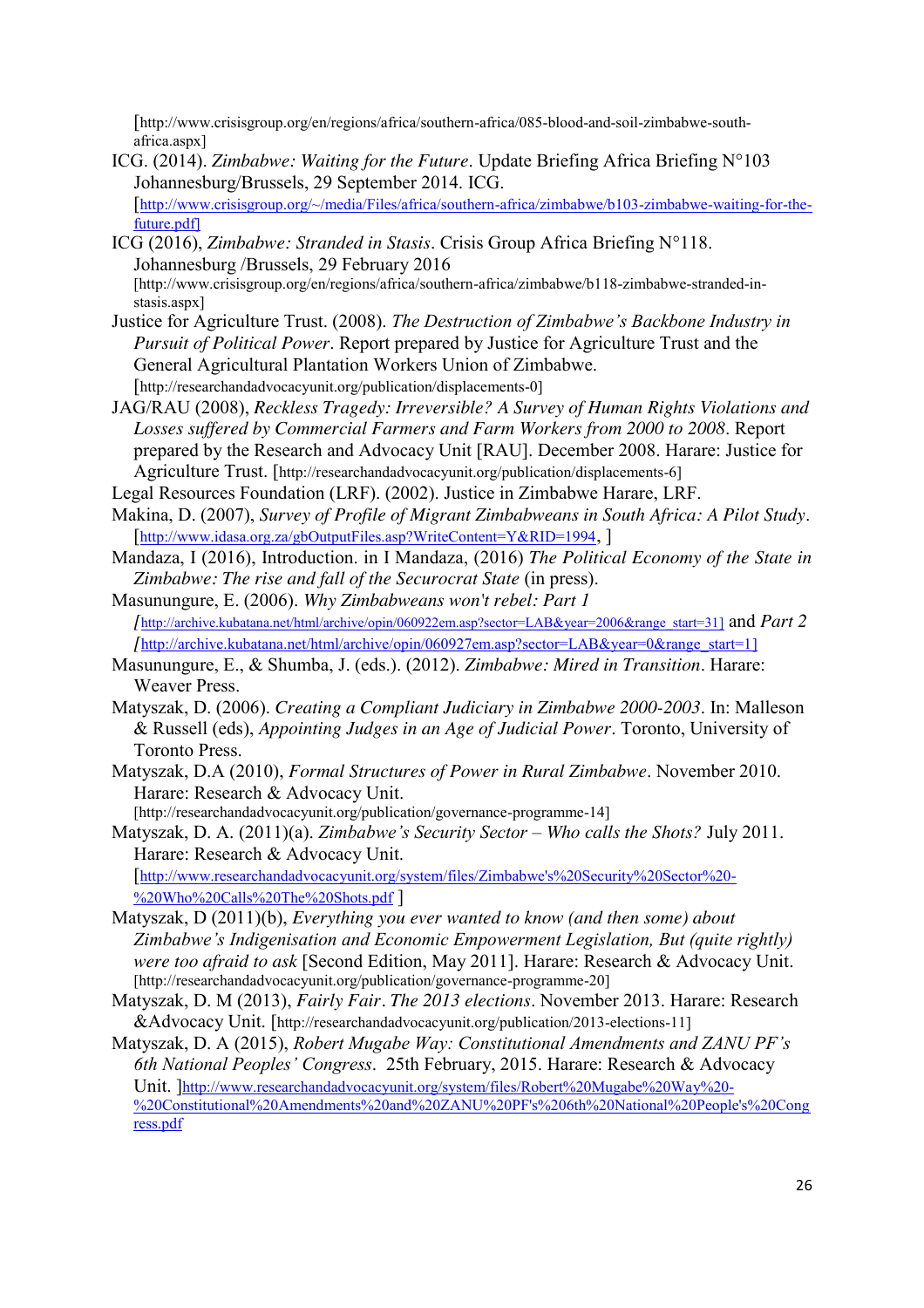- Matyszak, D. A (2015). *Coup de Grâce? Plots and Purges: Mugabe and ZANU PF's 6th National People's Congress*. July 2015. Harare: Research & Advocacy Unit. [http://researchandadvocacyunit.org/system/files/Coup%20de%20Grace.pdf ]
- Matyzak, D. A. (2016)(a), *"The Easy Guide to Transition in Zimbabwe"*, Succession and the *ZANU PF Body Politic*, Sapes Books, (in press).
- Mills, G. (2014). *Why States Recover. Changing Walking Societies into Winning Nations – from Afghanistan to Zimbabwe*. Picador Africa.
- Parsons, R., Reeler, A., Fisher, J., & Mpande, E (2011),*Trauma and Mental Health in Zimbabwe*, November 2011, Harare: Research & Advocacy Unit. [http://researchandadvocacyunit.org/publication/tree-life-1]
- Phimister, I &. Raftopoulos, B. (2004) *Mugabe, Mbeki & the Politics of Anti-Imperialism,*  Review of African Political Economy. 101, 127-141. [https://www.researchgate.net/publication/247500892 'Mugabe Mbeki and the Politics of Anti-Imperialism']
- Research and Advocacy Unit (RAU). (2010), *What are the options for Zimbabwe? Dealing with the obvious!* Report produced by the Governance Programme. 4 May 2010. Harare: Research & Advocacy Unit. [http://researchandadvocacyunit.org/publication/governance-programme-23]
- Research and Advocacy Unit (2014), "*Numbers out of Tune? An examination of the vote in Hamonised July 2013 Election*." Full Report. Governance Programme, Research and Advocacy Unit [RAU] 10th April 2014, Harare: Research & Advocacy Unit. [http://researchandadvocacyunit.org/publication/2013-elections-19]
- Research and Advocacy Unit (RAU). (2014). *Zimbabwe, the European Union, and the Cotonou Agreement: An Opinion*. RAU. [http://www.researchandadvocacyunit.org/system/files/Zimbabwe,%20Europe%20and%20the%20Cotonou %20Agreement%20-%20An%20Opinion%20.pdf ]
- Research and Advocacy Unit (RAU). (2016), *Are former liberation movements inherently violent as governments?* February 2016. Harare: Research & Advocacy Unit. [http://researchandadvocacyunit.org/publication/governance-programme-49]
- Research and Advocacy Unit (RAU). (2016), *Reluctant Reformers: Legislative Misalignment and the New Constitution.* March 2016. Harare: Research & Advocacy Unit. [http://researchandadvocacyunit.org/publication/governance-programme-55]
- Redress (2005). *Zimbabwe: the face of torture and organised violence. Torture and Organised Violence in the run-up to the 31 March 2005 General Parliamentary Election*, London: Redress Trust.

[http://www.redress.org/downloads/publications/ZimbabweReportMar2005.PDF]

- Reeler, A. P (2013), *Of Camels, Constitutions, and Elections.* February 2013. Harare: Research & Advocacy Unit. [http://researchandadvocacyunit.org/publication/2013-elections-21]
- Reeler, A. P (2014). *Citizenship, Active Citizenship, Social Capital, and their Relevance to Women and Youth in Zimbabwe*. November 2014. Harare: Research & Advocacy Unit. [http://www.researchandadvocacyunit.org/system/files/Citizenship%20Active%20Citizenship%20%20Socia l%20Capital%20in%20Zimbabwe%20final%2023%20April%202015\_1.pdf ]
- Reeler, A. P (2014). *On Power in Zimbabwe*. September 2014. Harare: Research & Advocacy Unit. [http://www.researchandadvocacyunit.org/system/files/On%20power%20in%20Zimbabwe.pdf ]
- Reeler, A. P (2016), *Plus ça Change? How to reform Zimbabwe?* March 2016. Harare: Research & Advocacy Unit. [http://researchandadvocacyunit.org/publication/governance-programme-53]
- Sachikonye, L (2011), *When a State Turns on its Citizens. Institutionalized Violence and Political Culture*. Jacana Press.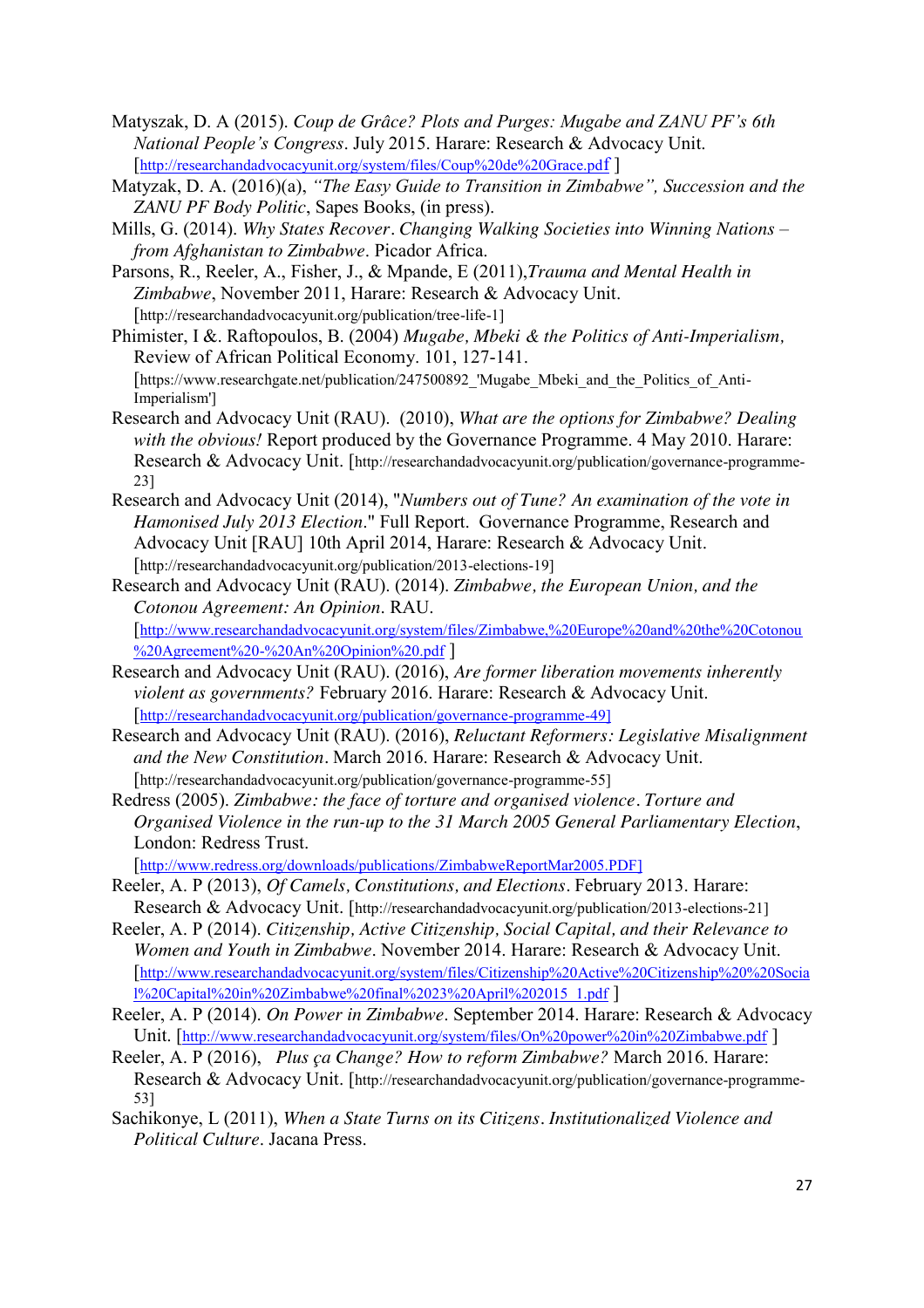- SAPES & NED. (2014). *Report on Conference proceedings: "Zimbabwe Going Forward: Consolidating the Democratization Process and Reinforcing Re-engagement with the Global Community*". Southern Africa Political Economy Series (SAPES) Trust and National Endowment for Democracy (NED)  $5<sup>th</sup>$  and  $6<sup>th</sup>$  May. Rainbow Towers, Harare.
- Scoones, I., Marongwe, N., Mavedzenge, B., Murimbarimba, F., Mahenehene, J., & Sukume, C. (2011). *Zimbabwe's land reform: challenging the myths*. Journal of Peasant Studies, 38(5), 967-993.

[https://www.researchgate.net/publication/233320791\_Zimbabwe's\_Land\_Reform\_Challenging\_the\_Myths] Solidarity Peace Trust (2004), "*Disturbing the peace". An overview of civilian arrests in Zimbabwe: February 2003 – January 2004*. July 2004. Zimbabwe & South Africa:

Solidarity Peace Trust. [http://www.solidaritypeacetrust.org/194/disturbing-the-peace/]

Solidarity Peace Trust (2005) *The Role of the Judiciary in Denying the Will of the Zimbabwean Electorate Since 2000*. Harare, SPT.

[http://www.solidaritypeacetrust.org/download/report-files/subverting\_justice.pdf] Solidarity Peace Trust. (2006). *Operation Taguta/ Sisuthi. Command Agriculture in Zimbabwe: its impact on rural communities in Matabeleland*. April 2006. Zimbabwe &

South Africa: Solidarity Peace Trust. [http://www.solidaritypeacetrust.org/161/operation-tagutasisuthi/ ]

- The Bar Council (2010) *A Place in the Sun. Zimbabwe. A Report on the state of the rule of law in Zimbabwe after the Global Political Agreement of September 2008*. [http://www.Barcouncil.org.uk/media/144602/7351\_bhrc\_zimbabwe\_report.pdf ]
- Urdal, H. (2004). *The Devil in the Demographics: The Effect of Youth Bulges on Domestic Armed Conflict, 1950-2000*, Paper No.14, Working Paper Series. World Bank: Conflict Prevention & Reconstruction. [http://wwwwds.worldbank.org/servlet/WDSContentServer/WDSP/IB/2004/07/28/000012009\_20040728162225/Render ed/PDF/29740.pdf ]
- Urdal, H. (2006). *A Clash of Generations? Youth Bulges and Political Violence*. International Studies Quarterly. Volume 50, Issue 3, 607–629. [http://onlinelibrary.wiley.com/doi/10.1111/j.1468-2478.2006.00416.x/abstract ]
- White, L. (2003). The Assassination of Herbert Chitepo: Texts and Politics in Zimbabwe Double Story Books, Cape Town
- Zamchiya. P. (2014). *The Role of Politics and State Practices in Shaping Rural Differentiation: a Study of Small-Scale Farmers in South-Eastern Zimbabwe*, in J. Alexander, J. McGregor, & B. Miles-Tendi (Eds), *Politics, Patronage and the State in Zimbabwe*. 2014. Harare: Weaver Press.
- Zimbabwe Human Rights NGO Forum (1999), *A Consolidated Report on the Food Riots 19—23 January 1998*, HARARE: ZIMBABWE HUMAN RIGHTS NGO FORUM. [http://www.hrforumzim.org/publications/reports-on-political-violence/food-riots-jan-1998/]
- Zimbabwe Human Rights NGO Forum. (2008). *Can the elections in Zimbabwe be Free and Fair?* Paper produced by the Research and Advocacy Unit [RAU] for the Human Rights Forum, Harare: Zimbabwe Human Rights NGO Forum;
- Zimbabwe Human Rights NGO Forum (2001). *Enforcing the Rule of Law in Zimbabwe*. Special Report 3 September 2001, Harare, ZHRNGOForum. [http://hrforumzim.org/wpcontent/uploads/2010/06/SR29-Enforcing-the-Rule-of-Law-in-Zimbabwe.pdf]
- Zimbabwe Human Rights NGO Forum (2006), *Zimbabwe's Failure to meet the Benchmarks in the Cotonou Agreement*, November 2006, Harare: Zimbabwe Human Rights NGO Forum.

[http://www.hrforumzim.org/publications/zimbabwes-failure-to-meet-the-benchmarks-in-the-cotonouagreement/]